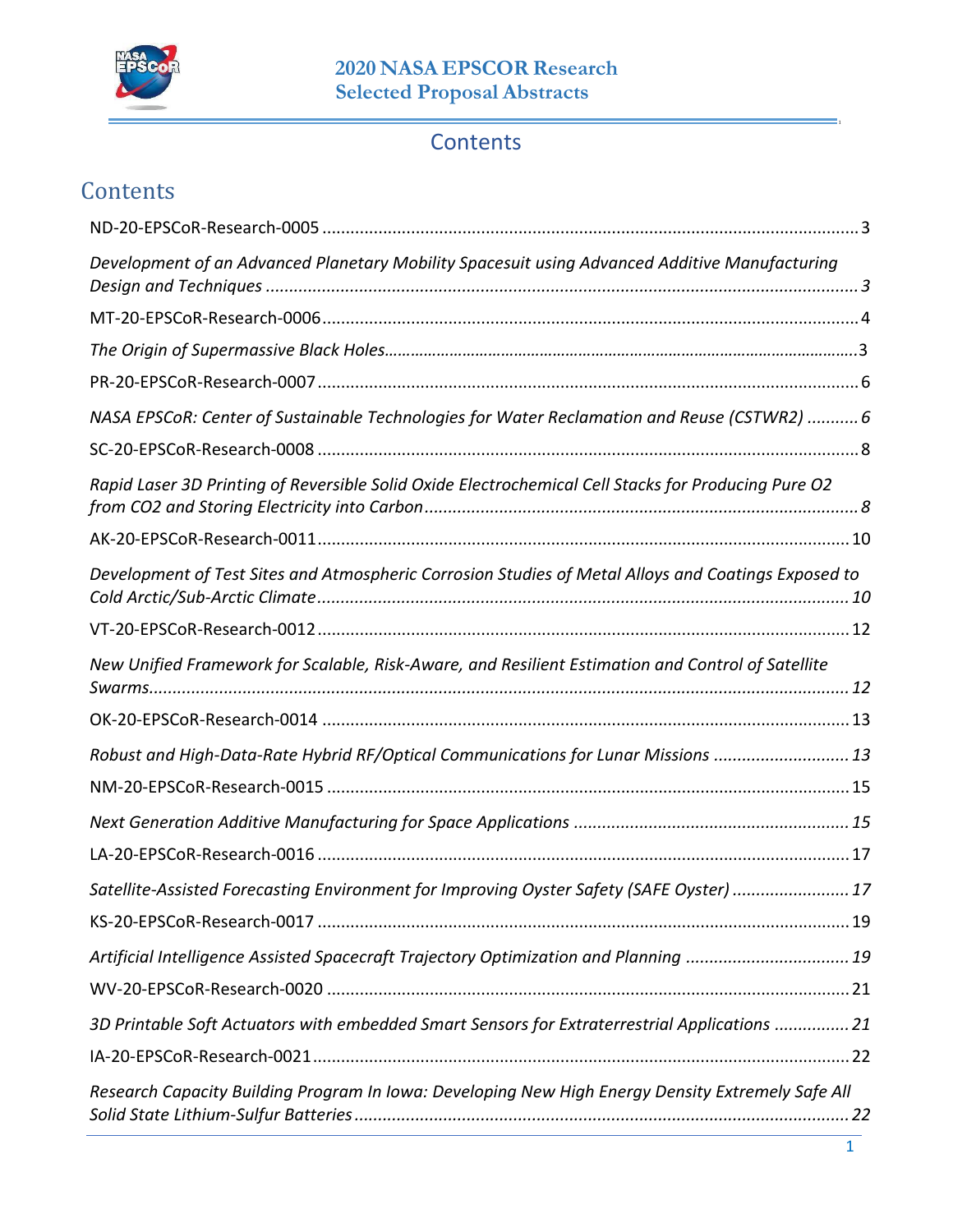

## **2020 NASA EPSCOR Research Selected Proposal Abstracts**

| NASA EPSCoR Research Project: Building a Competitive and Sustainable Delaware Remote Sensing Big<br>Data Center for Cutting-Edge Coastal and Environmental Change Research and Workforce |  |
|------------------------------------------------------------------------------------------------------------------------------------------------------------------------------------------|--|
|                                                                                                                                                                                          |  |
|                                                                                                                                                                                          |  |
|                                                                                                                                                                                          |  |
|                                                                                                                                                                                          |  |
| Cryoldaho: Building Idaho's Cryosphere Research Community through Analysis of Terrain Effects on                                                                                         |  |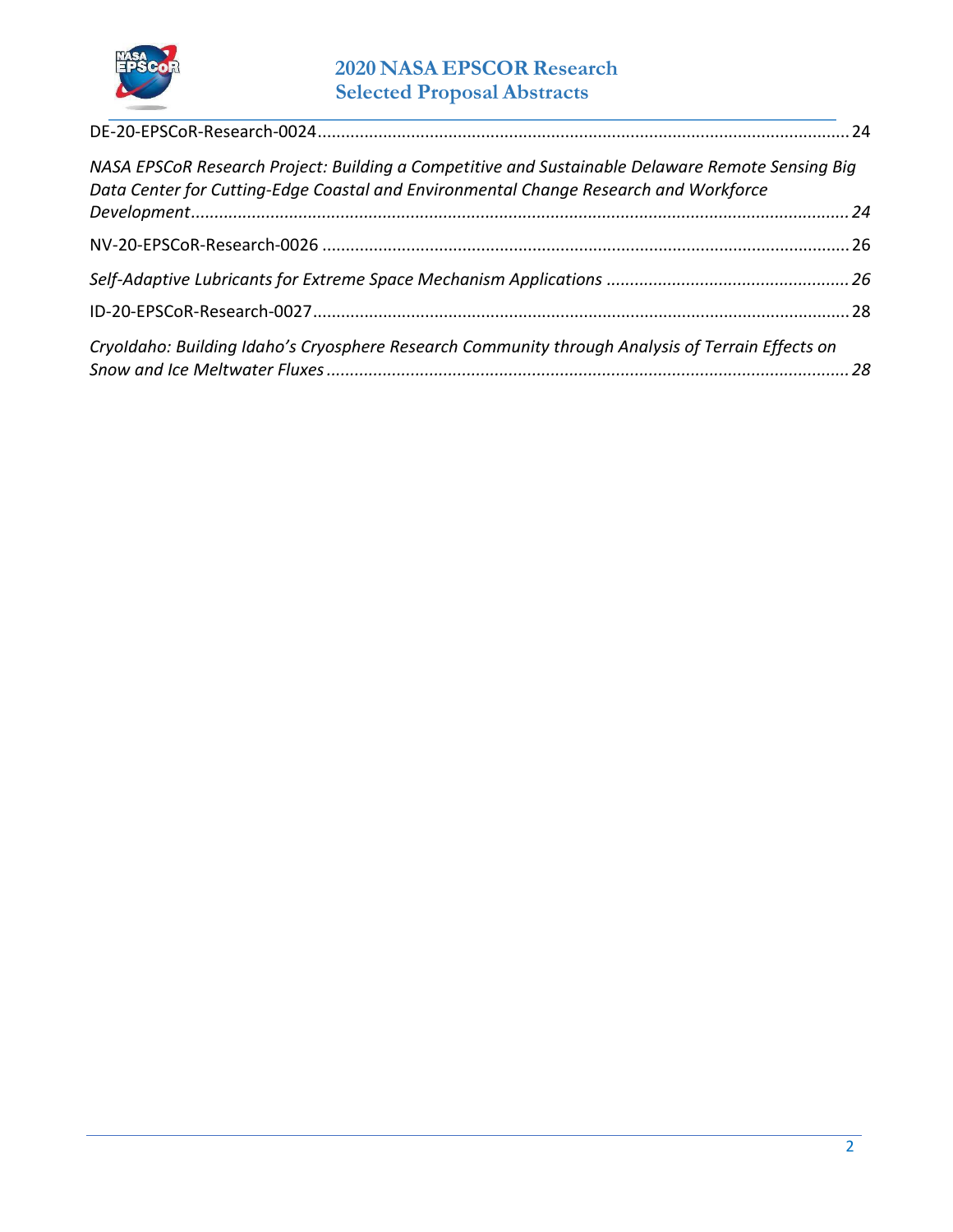

### <span id="page-2-0"></span>ND-20-EPSCoR-Research-0005

<span id="page-2-1"></span>*Development of an Advanced Planetary Mobility Spacesuit using Advanced Additive Manufacturing Design and Techniques* 

United Tribes Technical College

Director/PI: Dr. Caitlin Nolby

Science PI: Dr. Pablo De Leon

NASA MD: HEOMD

This proposal is responding to NASA EPSCoR announcement number NNH20ZHA005C, specifically Appendix G2.2: Commercial Space Capabilities, Research Request Number: CSCO-2020-03, Research Title: Improvement of Space Suit State of Art.

Through our development programs of the NDX-1 and NDX-2 planetary suits, the University of North Dakota team has accrued extensive experience at fabricating complete Extravehicular Activity (EVA) spacesuit prototypes. We propose to meet the above research need through the design, development, and manufacturing of a spacesuit prototype using additive manufacturing (AM). Manufacture of this EVA suit will be equally possible in 1 g on Earth, in  $\mu$ -g in space, and in fractional-g on the planetary surfaces of the Moon and Mars.

This expertise assures confidence that the following key concerns can be satisfied:

1. That the soft goods and woven materials will exhibit consistent characteristics and will be strong, durable, and reliable for operations in hostile environments

2. That the suits will provide substantial surface mobility to achieve mission success

3. That the ergonomics will ensure safety and comfort, including body contact with the suit and its extremities

- 4. That the suits will be usable, permitting easy don and doff
- 5. That the suits will substantially reduce dust contamination

6. That astronaut crews will have the ability to fabricate any suit part in space, and

7. That the suits will be consistently producible through standardized digital manufacturing, materials, and feed stock.

Historically, spacesuit fabrication methodologies have relied extensively on traditional methods of fabric garment assembly and connection through sewing. These manufacturing methods require thousands of hours of artisan-like abilities that include patterning, cutting, sewing, gluing, applying rubber components, etc. Inspection of the work becomes a significant cost because of the normal individual variations. One of the ongoing challenges in spacesuit engineering is mating hard parts to soft parts. Additive

manufacturing can solve a large part of this fabrication challenge by creating parts having both hard, rigid sections and soft, flexible sections while using the same materials.

We expect the utilization of AM techniques to enable manufacturing and repairing pressure garments in-situ, thereby allowing for a sustainable presence on the Moon and Mars. Astronauts at a permanent base on the Moon or Mars will be able to fabricate nearly any EVA spacesuit part they need without waiting for delivery of replacement components from the Earth. The University of North Dakota Human Spaceflight Laboratory will develop AM techniques to produce a fully operational, pressurizable spacesuit. This capability will revolutionize the paradigm of the next generation spacesuit manufacturing. The funding for this proposed research will allow us realistically to advance from the current Technology Readiness Level (TRL) of 3-4 to TRL 6 over the three-year period of performance.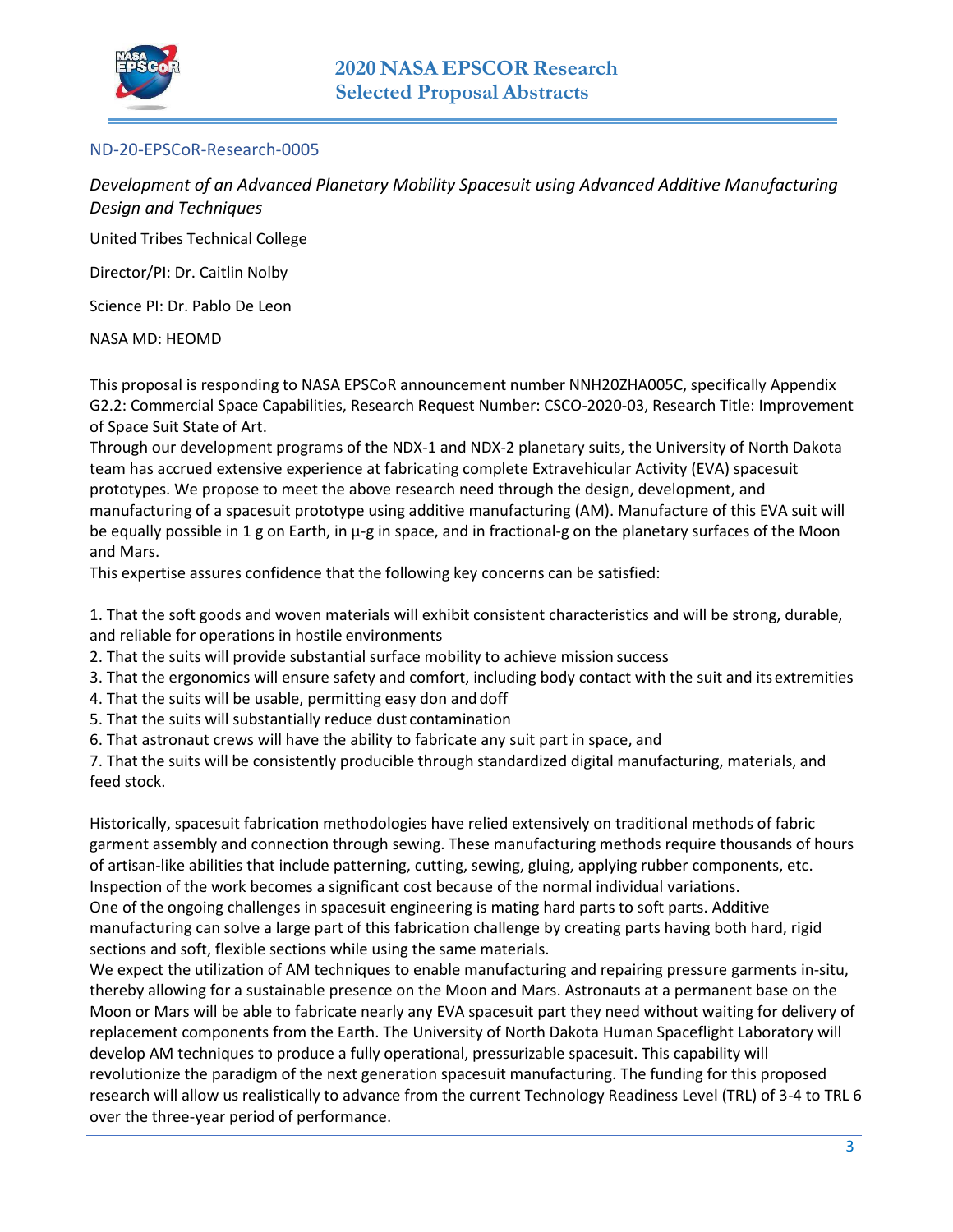

#### <span id="page-3-0"></span>MT-20-EPSCoR-Research-0006

*The Origin of Supermassive Black Holes*  Montana State University, Bozeman Director/PI: Dr. Angela Des Jardins Science PI: Dr. Amy Ellen Reines NASA MD: SMD

The origin of supermassive black holes with M\_BH =  $10^{\circ}6$  10 $^{\circ}10$  Msun remains a major outstanding issue in modern astrophysics. These monster black holes reside in the nuclei of essentially every massive galaxy including our Milky Way and power the most luminous objects at the edge of the observable Universe. However, directly observing the first seed black holes in the earlier Universe - that can eventually grow to upwards of a billion solar masses - is not feasible with current telescopes. Present-day dwarf galaxies, on the other hand, are within observational reach and offer another avenue to learn about black hole seeds since low-mass galaxies can host relatively pristine black holes with M\_BH <10^6 Msun.

The primary goal of the proposed work is to advance our understanding of the birth and growth of supermassive black holes. In particular, the major scientific goals of this project are to (1) systematically search for supermassive black holes in dwarf galaxies using multi-wavelength observations and a variety of techniques, (2) characterize the least-massive galaxies that can form a supermassive black hole, (3) measure the masses of the smallest black holes to constrain seed masses, (4) determine the accretion and radiative properties of low-mass black holes in dwarf galaxies, and (5) probe black hole feedback in dwarf galaxies to inform galaxy formation models at all mass scales. Ultimately, this work will improve our understanding of black holes in dwarf galaxies and the mechanism that seeded the first black holes in the earlier Universe.

The proposed study is closely aligned with the goals of the NASA Astrophysics Division within the Science Mission Directorate (SMD), and contains cutting-edge and innovative research that NASA currently wants performed. The proposed work is of direct relevance to NASA's strategic mission to expand human knowledge through new scientific discoveries, with specific goals of understanding the nature of black holes and the origin and evolution of galaxies. Moreover, this project will exploit the exceptional capabilities of NASA's Great Observatories including the Hubble Space Telescope (HST) and the Chandra X-ray Observatory. The proposed research will also help lay the groundwork for future studies with NASA's next generation of powerful telescopes such as the James Webb Space Telescope.

Science-I Dr. Amy Reines, an Assistant Professor at Montana State University (Bozeman), will direct the proposed study. Dr. Reines is a leading expert in the field of black holes in dwarf galaxies and an experienced user of HST and Chandra. Moreover, our team consists of researchers with a wealth of expertise in astrophysics, mathematics, statistics and big data science, all of which will contribute to the overall success of the proposed work.

This study will also contribute to the research infrastructure, science and technology capabilities, and economic development of Montana. Through our interdisciplinary team and existing ties to NASA researchers, we will build new connections for NASA-related scientific research in Montana. Additionally, a NASA EPSCoR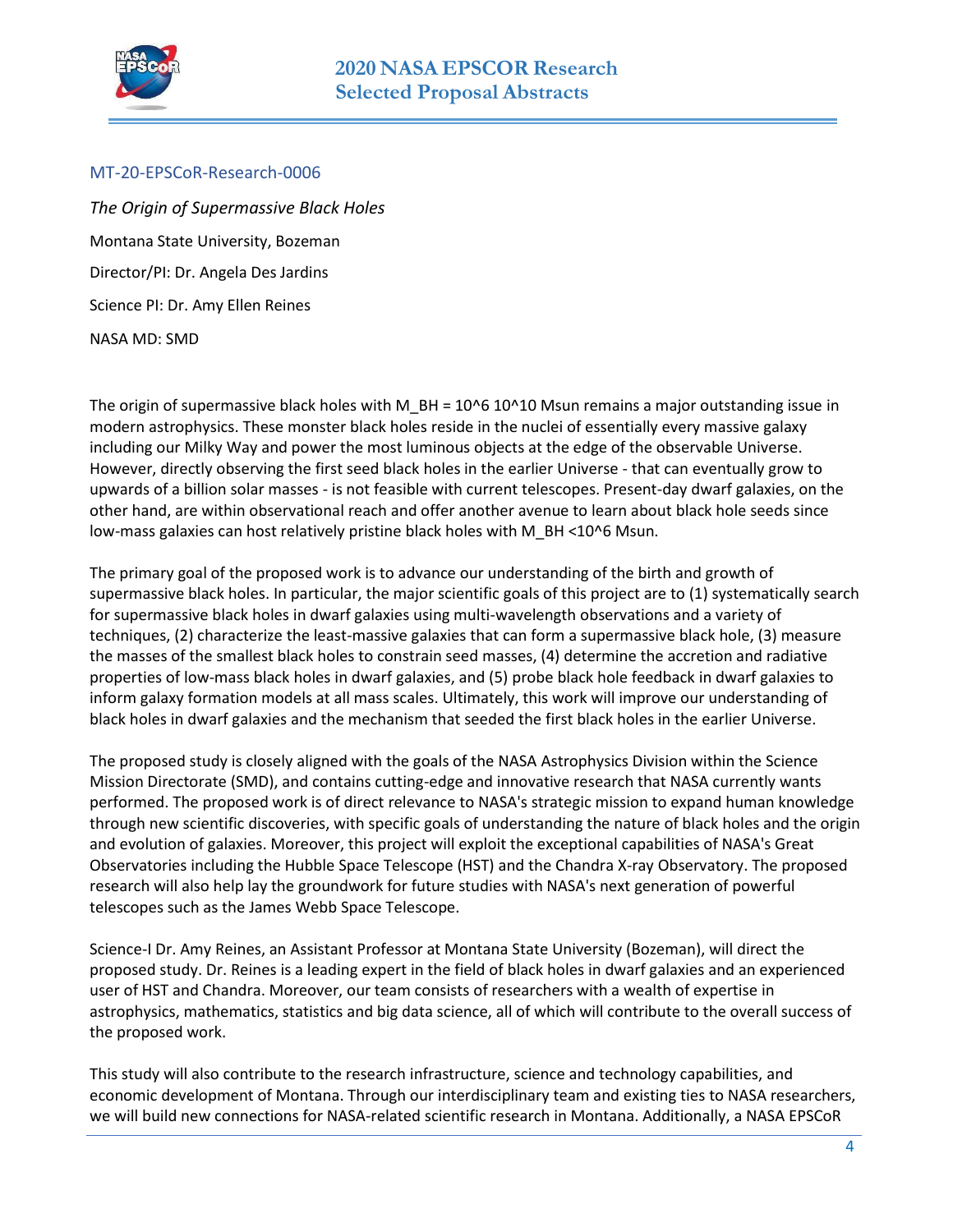

### **2020 NASA EPSCOR Research Selected Proposal Abstracts**

award will increase the number of Montana faculty (and students) working in NASA-related areas, and develop competitiveness for future NASA (and other) funding. Given the big data aspects of this proposal and student/postdoc training, there are also potential connections with Montana's high-tech industry and its need for data scientists. Finally, our proposal is aligned with Montana State University's commitment to groundbreaking research and the Department of Physics strategic plan to advance our astrophysics focus.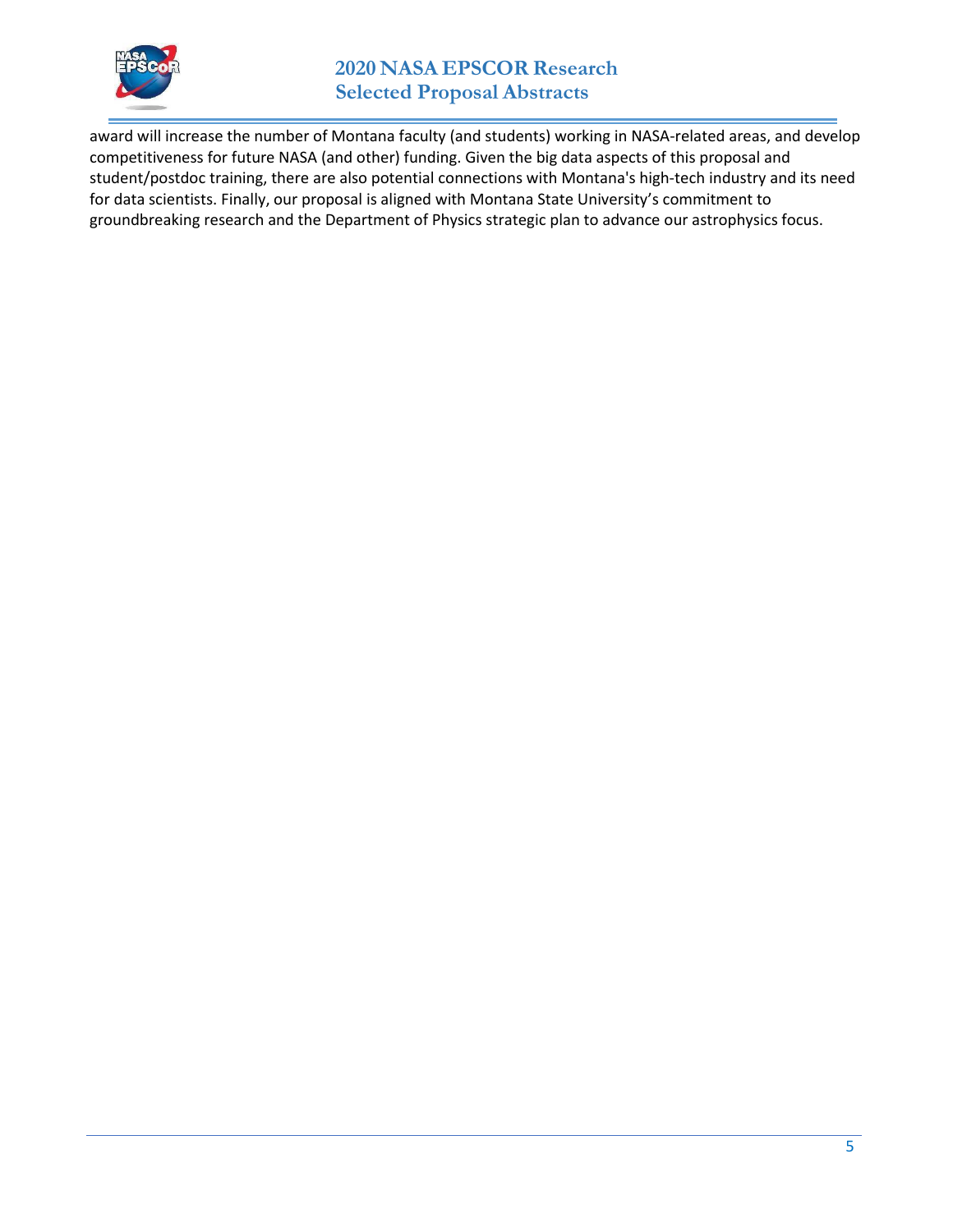

#### <span id="page-5-0"></span>PR-20-EPSCoR-Research-0007

<span id="page-5-1"></span>*NASA EPSCoR: Center of Sustainable Technologies for Water Reclamation and Reuse (CSTWR2)*  University of Puerto Rico, San Juan Director/PI: Dr. Gerardo Morell Science PI: Dr. Marco De Jesus NASA MD: HEOMD

The future of NASAs long-term space missions requires surpassing a major technical and engineering challenge: Provide a highly efficient, self-sustainable and renewable life support system. Such endeavor demands a proper mass balance of water, food and supplies to support the space explorers during these long journeys. Water is heavy and reduces the vectors payload. As a result, a low maintenance, high performance, energy-lean, and durable water recycling and purifying system to reuse water becomes paramount. Accordingly, this proposal aims at developing novel nano-biotechnological approaches for functional water recycling and reuse with stringent monitoring and control systems to produce safe, high-quality drinking water.

Nowadays NASA uses a water recycling system, requiring low-pressure vacuum distillation. The entire process occurs within a rotating distillation assembly that counteracts zero gravity and, therefore, aids in the separation of liquids and gases in space. The system removes free gas and solid materials (hair, lint, etc.) and sends them through a series of multi-filtration beds for further purification. Any remaining organic contaminants and microorganisms are removed by a high-temperature catalytic reactor assembly. Water quality is monitored by electrical conductivity sensors. The drawbacks from this system are centered on its complexity and high energy consumption. NASA has also highlighted the need to enhance the efficiency of its water recovery, along with the microbe monitor and control systems.

An interdisciplinary competitive team has been assembled to work in collaboration with the NASA Marshall Space Flight Center to develop novel, energy-efficient technologies to recover, treat, and purify used water from limited sources in the spacecraft, but mainly, from body fluids (i.e. urine). Three teams are established to address appropriate water impurities removal, while assuring water sanitation, quality and reliability for safe consumption as demanded by future manned missions. The project goals are to address appropriate water impurities removal and remediation, while assuring water sanitation, quality and reliability through biological monitoring and control.

To achieve those challenging goals, the assembled team encompasses experienced researchers. The teams collective strength and synergy developed over 10 years of collaborative and professional interaction makes this initiative ideally suited to foster innovative applications in an area critical area to NASA interests. The theme is also vital not only for the jurisdiction. In effect, the availability of safe water for human consumption is a global necessity. Therefore, the proposed project reckons with such challenging goal through a system that is affordable, energy-lean, portable, and scalable. CSTWR2 aims at developing novel approaches for functional water recovery and reuse, quality, monitoring and control. Accordingly, this project aims at: 1). Develop novel nano-biotechnological approaches for functional water recycling and reuse with stringent monitoring and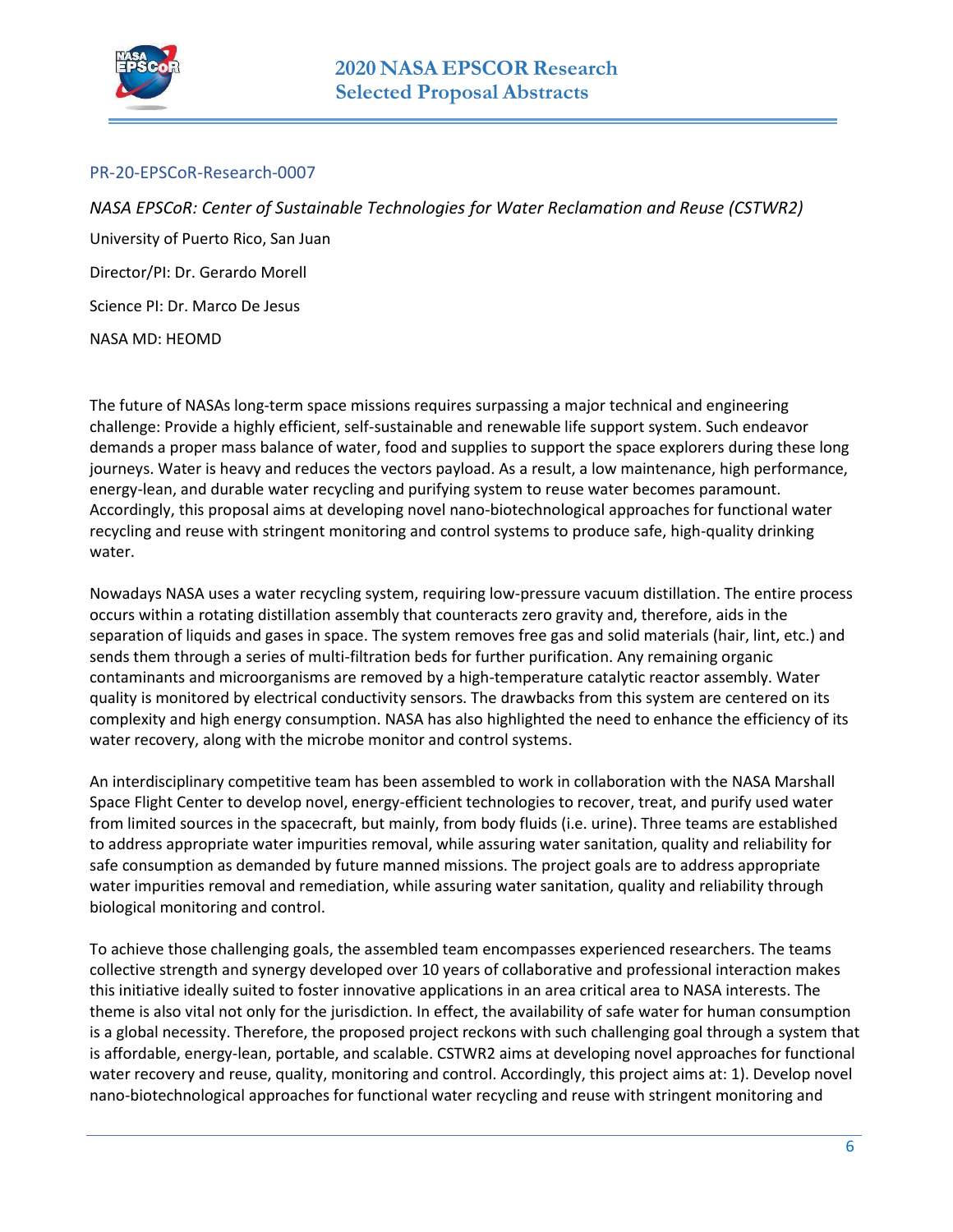

control systems to produce safe, high-quality drinking water. 2) Formation of a highly qualified cadre of professionals who would become leaders in NASA-driven STEM fields.

The completion of this project will provide practical and diversified research and education/training experiences to foster the research of 6 graduate and over 6 undergraduates students from underrepresented groups in the applied STEM field of water reuse and reclamation. Project participants will receive a mentored, research training experience in the latest techniques for the detection, characterization prevention and purification of contaminants in water systems. Engineering and use advance tools to purify, characterize, and track emerging contaminants from their point of detection to their point of origin.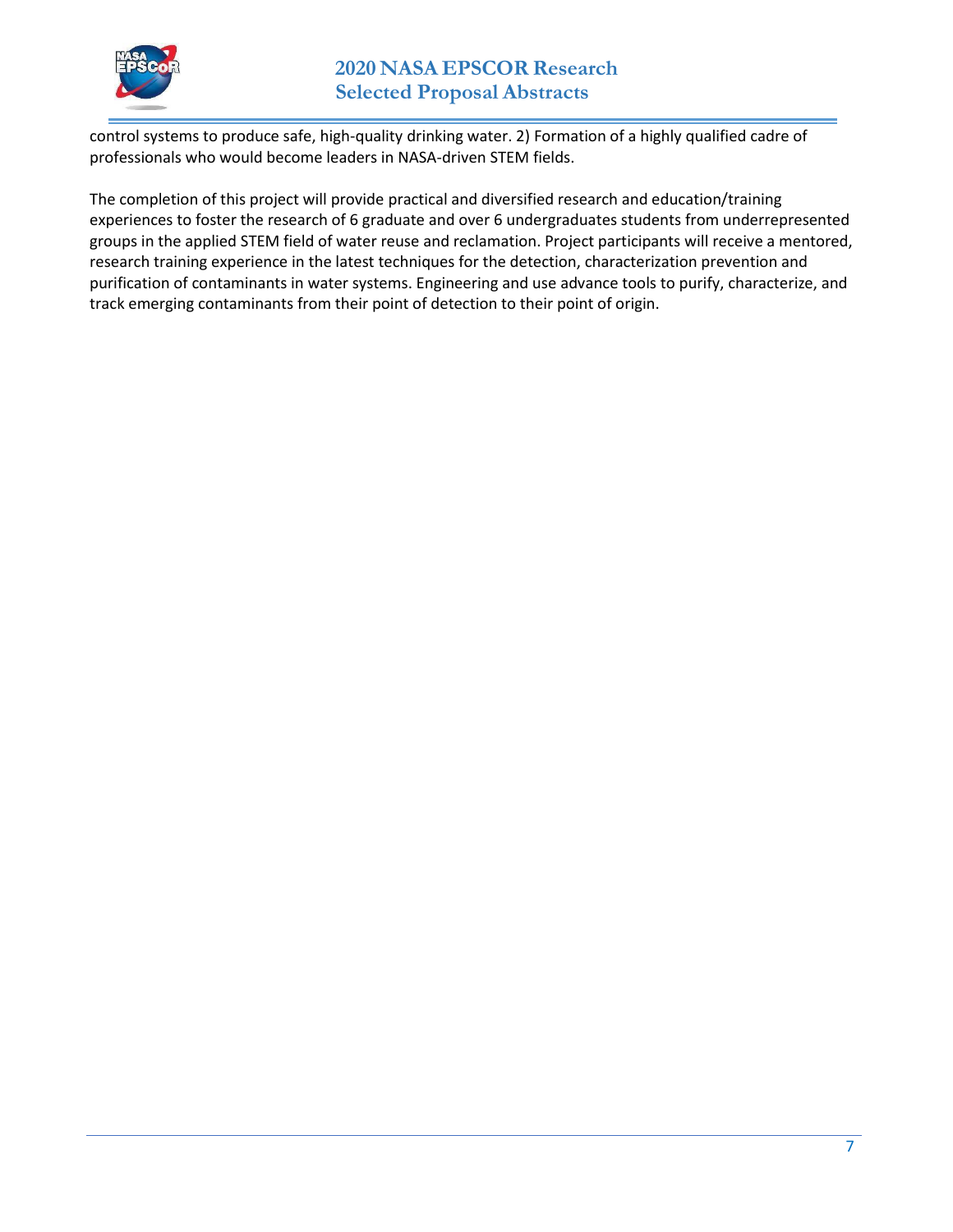

### <span id="page-7-0"></span>SC-20-EPSCoR-Research-0008

<span id="page-7-1"></span>*Rapid Laser 3D Printing of Reversible Solid Oxide Electrochemical Cell Stacks for Producing Pure O2 from CO2 and Storing Electricity into Carbon* 

Clemson University Director/PI: Dr. Cassandra Runyon Science PI: Dr. Jianhua Tong

NASA MD: HEOMD

This NASA EPSCoR research project will specifically contribute to the mission priorities of NASAs Glenn Research Center (GRC) in space power generation, storage, distribution, and management. Specifically, the purpose of this research project is the development of a highly compacted reversible solid oxide electrochemical cell (R-SOECC) stack manufactured by a rapid laser 3D printing technique for efficient energy storage and oxygen (O2) production through redox cycles of CO2-CO or CO2-C. This technology will use the environmentally available CO2 on Mars to facilitate storage of solar electricity and the creation of pure oxygen, directly benefitting NASAs Moon to Mars campaign.

The success of this project will provide new energy storage concepts and materials, and new advanced manufacturing techniques that will contribute to NASAs mission to drive advances in science, technology and space exploration. The implementation and effort to attain the objectives of this project will contribute to a highly skilled, competent, and diverse workforce in the following areas: 1) Contribution to and promotion of the development of research capabilities in South Carolina (SC) in areas of vital importance to the NASA mission. 2) Improvement in the ability of SC to gain support from sources outside the NASA EPSCoR program. 3) Development of partnerships between and within NASA GRC, Clemson University, the University of South Carolina, and Benedict College (an HBCU). 4) Contributions to the overall research infrastructure, science and technology capabilities of higher education, and economic development of SC.

To fulfill the above objectives, this proposal identifies four tasks. Task 1: Develop Novel Coking Resistive Electrodes for CO2-CO Electrochemical Redox Cycles. Development of new coking resistive electrodes with metal alloy nanoparticles supported double perovskite matrix materials will provide for the steady operation of R-SOECCs. Task 2: Develop Novel Electrodes for CO2-C Electrochemical Redox Cycles. Study of the CO2-C electrochemical redox cycle reaction kinetics and stability will contribute to the development of promising fuel electrode materials. Task 3: Study Laser 3D Printing of R-SOECC Components. This research will develop CAD design and 3D printing processes for R-SOECC components and resolve issues of cracking that occur with the rapid laser processing of ceramics. Task 4: Manufacture, Evaluate, and Characterize R-SOECC Cells and Stacks. This project will fabricate R-SOECC single cells and stacks using the L3DP technique and will test the performance of the single cells and stacks through postmortem analysis of the devices.

This research on energy materials and devices and the related advanced manufacturing technology will contribute to the establishment of a collaborative relationship between NASA GRC and SC to accommodate the multiple missions of NASA and the mission of South Carolinas Vision 2025. First, this research will directly address the power storage and oxygen production challenges critical to advancing NASA's On to Mars Mission. This research proposal closely aligns with the mission of NASAs Space Technology Mission Directorate to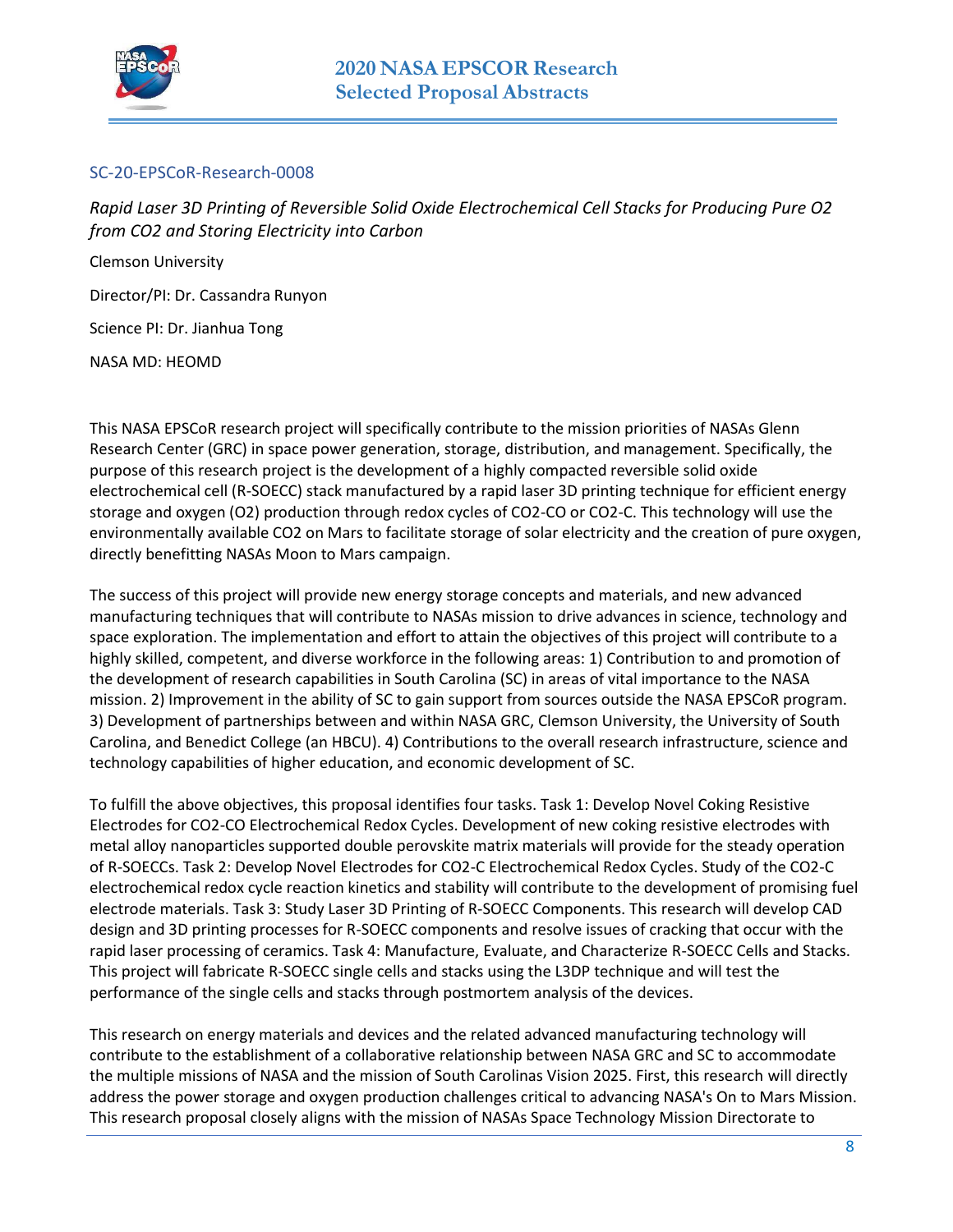

develop advanced power generation and storage systems for deep space missions and to develop small power components and instruments for small spacecraft. Next, the research will contribute directly to the development of solid oxide fuel cells and electrolysis, CO2 reduction/utilization, and advanced manufacturing based on 3D printing and laser processing. Finally, the successful implementation of this project will significantly improve the science and technology infrastructure for research and education in related fields in SC.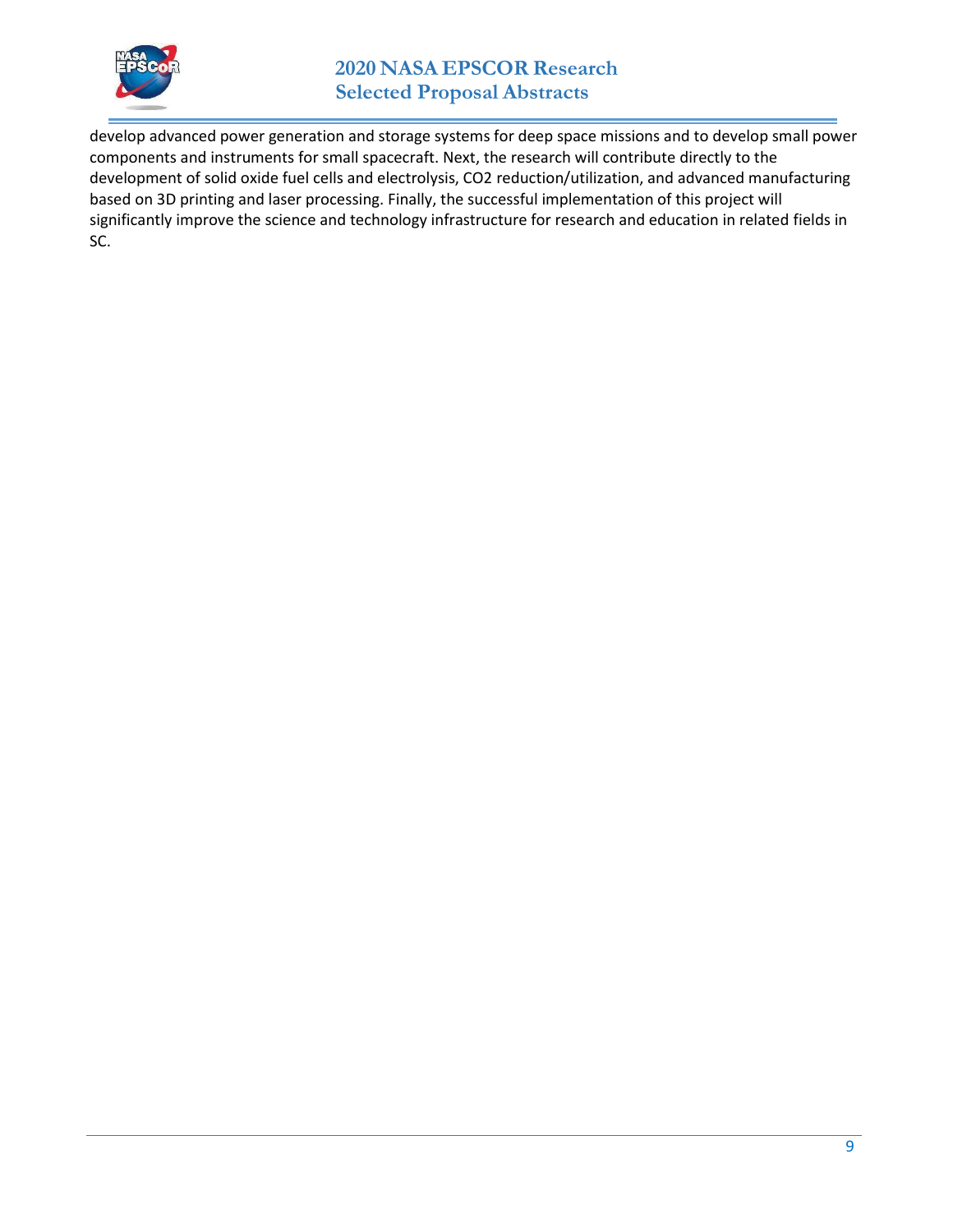

### <span id="page-9-0"></span>AK-20-EPSCoR-Research-0011

<span id="page-9-1"></span>*Development of Test Sites and Atmospheric Corrosion Studies of Metal Alloys and Coatings Exposed to Cold Arctic/Sub-Arctic Climate* 

University of Alaska, Fairbanks Director/PI: Dr. Denise Thorsen Science PI: Dr. Raghu Srinivasan NASA MD: STMD

It is commonly assumed that there is very little to no corrosion in cold environments. However, previous studies in the Antarctic and Arctic regions have shown significant corrosion damage when exposed to cold conditions. Moreover, very little corrosion data are available for metal alloys exposed to cold arctic and subarctic conditions. Atmospheric corrosion occurs when a metal surface is under a thin layer of moisture, but not completely immersed, and the metal surface corrodes while exposed to environmental factors. Three important factors that affect atmospheric corrosion rates are aerosol chlorides, SO2 and time of wetness (TOW) along with other climatic parameters such as rainfall, temperature, humidity, and solar radiation. Aerosol chlorides can be carried to the metal surface both by natural means (wave/surf action or salt-laden snow from the marine environment) and by man-made pollutants (deicing salts on roads). Similarly, SO2 can also be deposited via natural means (volcanic) and man-made pollutants (combustion of fossil fuels). With the recent climate change in the arctic and sub-arctic region, there is a renewed interest to study the atmospheric corrosion mechanisms. The combination of urbanization and proximity to marine/volcanic environments make artic and sub-arctic regions in North America, particularly Alaska, an important natural laboratory to study atmospheric corrosion in cold regions.

Goal and Objectives: The main goal of this proposal is to understand the underlying atmospheric corrosion mechanisms of metal alloys and coatings exposed to cold arctic climate. The main objectives of this proposed research are:

1. To establish atmospheric corrosion test sites across the state of Alaska equipped with weather stations.

2. To study the effect of sample orientation and snow/ice retention on the corrosion rates and study the ingress of air-borne chlorides and oxygen transportation through varying thickness of snow/ice.

3. To evaluate the performance of an already developed anti-corrosion polymer nanocomposite coatings (PNCCs) in natural environments for aerospace applications.

Alignment with NASA: Corrosion continues to be a major problem of NASA since its inception in 1962 and it is included in NASAs Space Technology Roadmap to reduce the cost and improve the sustainability and efficiency of its ground operations in support of future launch activities. According to the NASA Space Technology Roadmap, corrosion prevention, detection and mitigation fall under TA 13 Ground and Launch Systems (TA 13.2.1). One of the grand challenges is to predict the corrosion life of materials systems in actual service conditions. Testing in actual atmospheric condition will also help in devising modified accelerated corrosion testing for better correlation. It is of great importance to study the limits of chemical and electrochemical stability of metal alloys and coatings under extreme conditions, which includes cold artic climate. The proposed project monitors the degradation of metal alloys that are widely used in land, sea and aerospace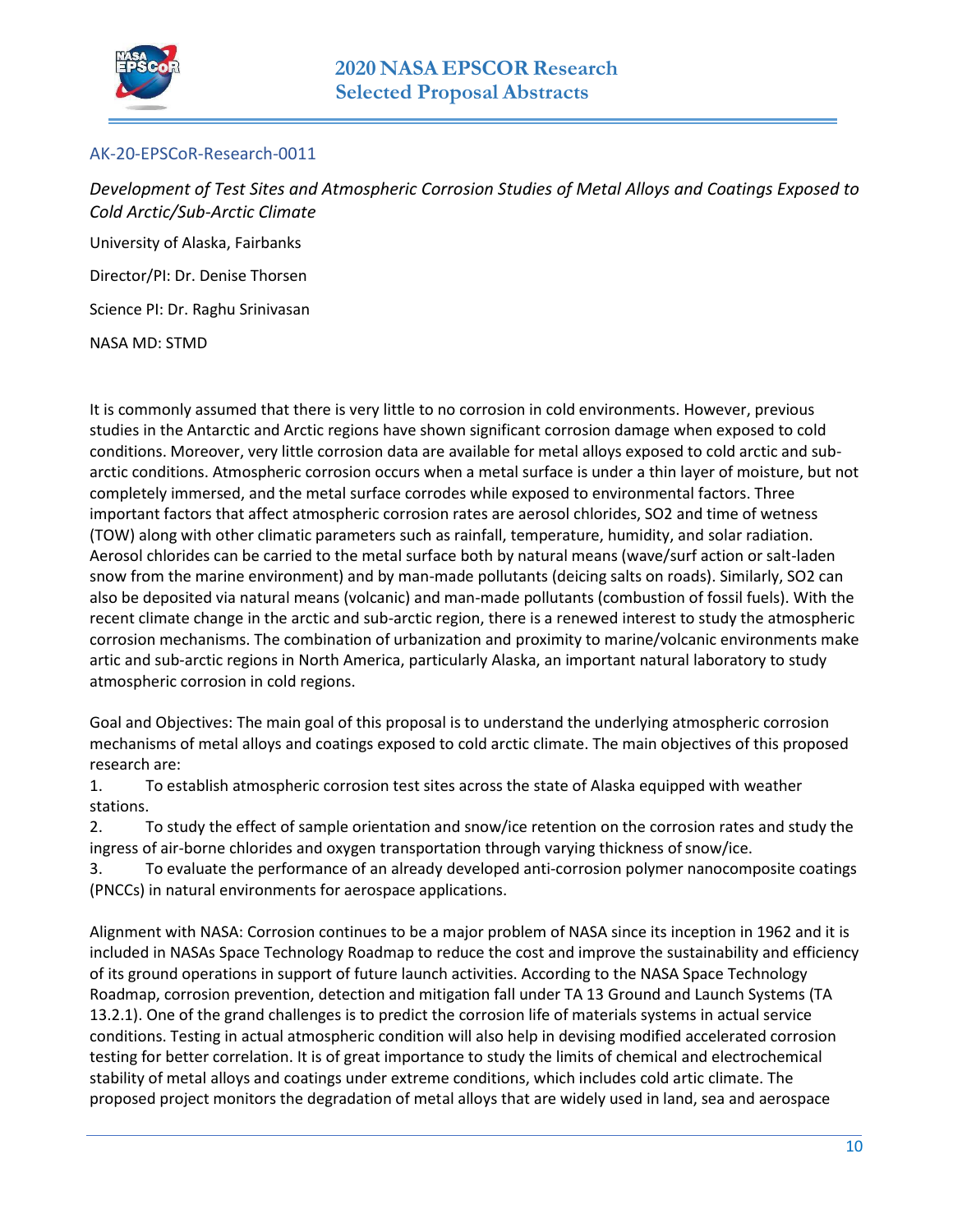

transportation and the data obtained will enhance the understanding of atmospheric corrosion mechanisms in cold arctic climate.

NASA Mission Directorate Collaboration: This project directly aligns with NASA Kennedy Space Centers Mechanical and Environmental Test Laboratory and complements their facility in Florida. Collaborations with the NASA lab (Dr. Eliza Montgomery) will allow specific corrosion problems to be identified and tested in cold arctic climate conditions. Metal samples will be to deployed at the Beachside Atmospheric test site at KSC to get reference data for the metals exposed to hot tropical marine environment.

Area of Expertise: The proposed research requires expertise in the field of corrosion and coatings. Science PI Dr. Raghu Srinivasan has extensive experience investigating corrosion rates and mechanisms associated with atmospheric corrosion.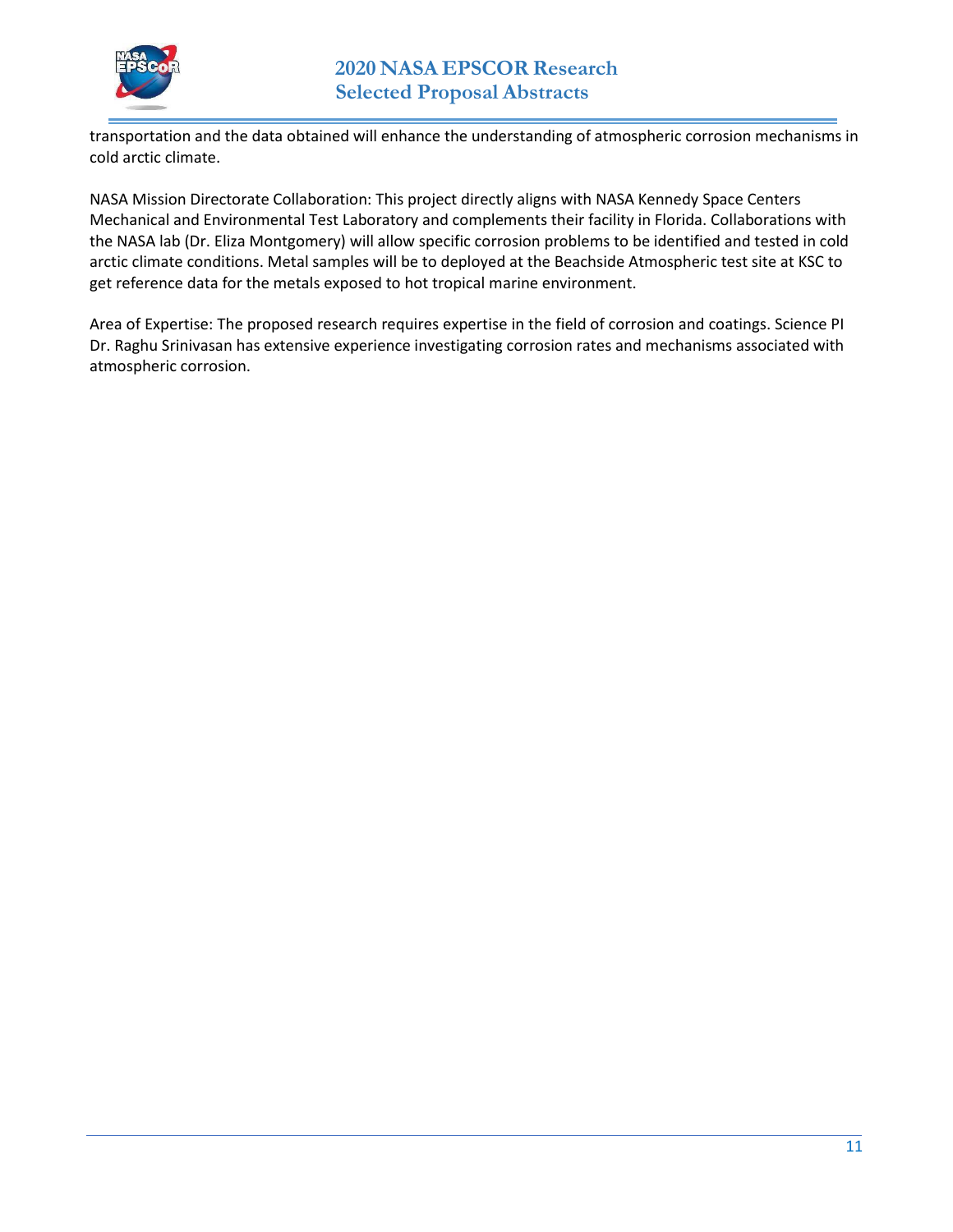

### <span id="page-11-0"></span>VT-20-EPSCoR-Research-0012

<span id="page-11-1"></span>*New Unified Framework for Scalable, Risk-Aware, and Resilient Estimation and Control of Satellite Swarms* 

University of Vermont, Burlington

Director/PI: Dr. Bernard Cole

Science PI: Dr. Hamid Ossareh

NASA MD: SMD, STMD

Satellite swarm missions have gained significant attention in recent years due to their potential utility in applications such as distributed antennas, synthetic aperture, distributed atmospheric sampling, and in-space assembly of large structures. However, current swarm missions are limited in scope and complexity due to a lack of on-board perception and autonomy, which can be attributed to gaps in the following key areas: (i) uncertainty quantification and robustification; (ii) formation and trajectory planning; (iii) real-time, collisionfree navigation and control; and (iv) robust, cooperative estimation and sensor fusion.

The proposed project seeks to fill these gaps by researching and developing a validated and fully-integrated computational and operational framework for formation planning, estimation, and control of a satellite swarm, with application to a synthetic aperture radar (SAR) swarm in close formation. Particular emphasis is on scalability (~100s of satellites), real-time feasibility (~100 MHz CPU, ~1 MB Memory), and quantification and robustness to uncertainties. The framework consists of theories, software tools, and scalable algorithms in the four areas mentioned above, as well as algorithms for fault detection and fault tolerant control of the patented propulsion technology (known as B125) developed by our Vermont-based industry partner, Benchmark Space Systems.

The framework will be validated using software and HiL testing on a large swarm of SAR CubeSats, which must robustly and precisely maintain a desired formation and attitude to image Earth, avoid space debris and collisions, be robust to uncertainties and faults, and optimize the use of fuel. This project will be conducted by the science-I and Co-Is at the University of Vermont (UVM) with collaboration with researchers at Benchmark, as well as NASA scientists and engineers at JPL. Successful completion of this project will offer the burgeoning satellite industry strong evidence that large-scale swarms can be controlled and managed autonomously in an efficient and reliable manner to solve complex problems, and will position UVM and Vermont as leaders in space and CubeSat R&D.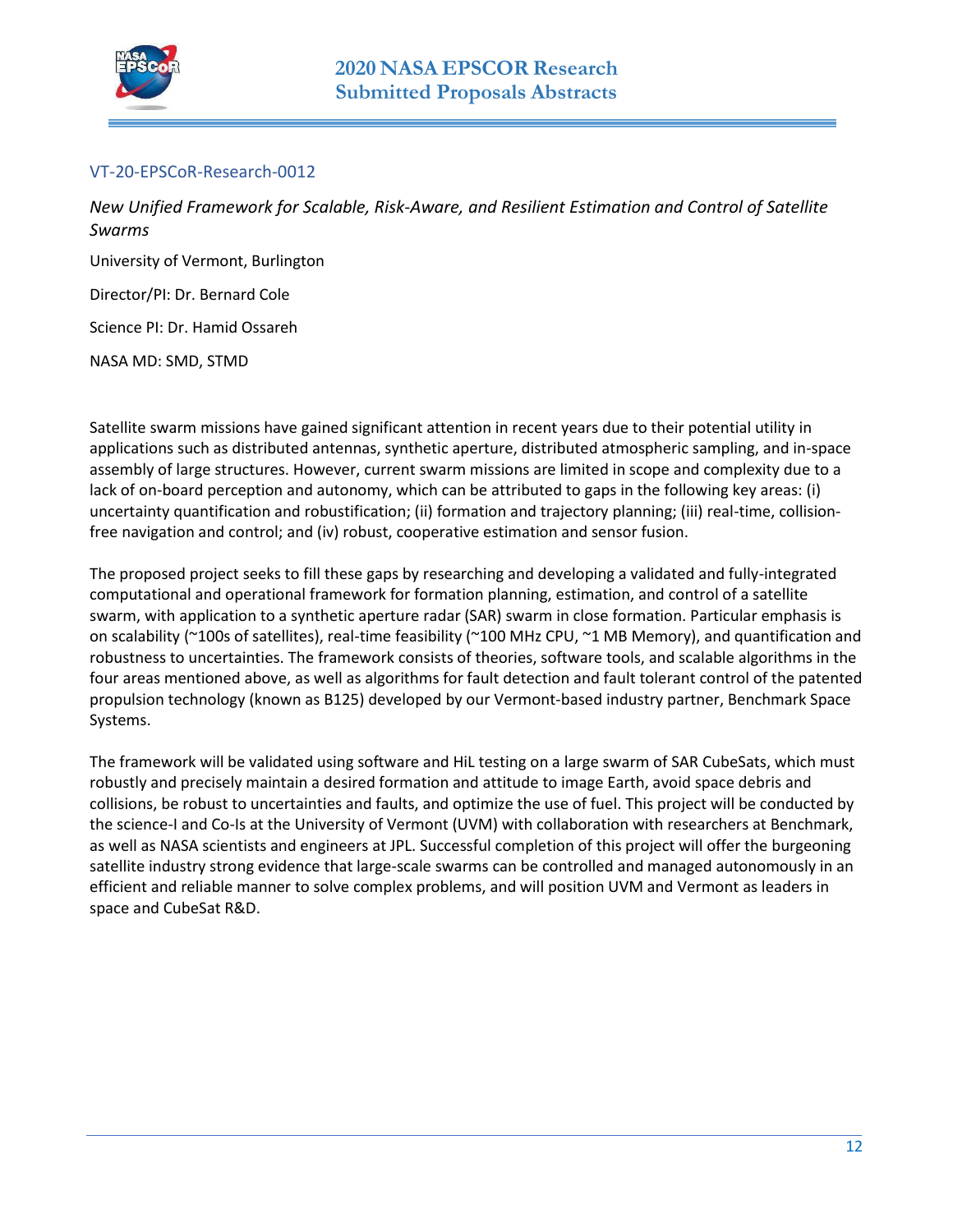

### <span id="page-12-0"></span>OK-20-EPSCoR-Research-0014

<span id="page-12-1"></span>*Robust and High-Data-Rate Hybrid RF/Optical Communications for Lunar Missions*  Oklahoma State University Director/PI: Dr. Andrew Arena Science PI: Dr. Sabit Ekin NASA MD: HEOMD, STMD, SMD

A space communication network suitable for planned lunar missions requires a new architectural paradigm that is dynamic, scalable, and capable of supporting diverse mission types at unprecedented communication speed with high reliability, continuous coverage, and minimum latency. Considering the low data rate of radio frequency (RF) systems and the outage vulnerability of optical channels, we propose a hybrid approach, incorporating both RF and optical communication elements within a smart networking framework. Our theoretical and experimental effort will integrate RF and optical communication systems for small satellites (SmallSats) and will design an encompassing network architecture that leverages this combination among Earth stations, a LEO SmallSat constellation, the Lunar Gateway, and Moon explorers.

The project will pursue three key research thrusts: (i) Hybrid RF/optical communication system design and integration, (ii) Network design for lunar communication architecture with hybrid RF/optical links, (iii) Systemlevel testing and evaluations. We will investigate the proposed architecture from several perspectives including operational frequency bands, data rates, integration, signal acquisition, quality of service, power requirements, appropriate protocols such as delay/disruption tolerant networking (DTN), access strategies, outage recovery, and communication-aware SmallSat constellation topologies. RF/optical communication modalities and low-cost SmallSats are both growing interests of NASA and bring critical forward progress to important NASA missions, partnering international space agencies, and private industry, such as Iridium, OneWeb, and Starlink (SpaceX).

The proposed ideas align strongly with NASA priorities. Recent NASA missions, programs (Artemis), and reports, including The Future Lunar Communications Architecture study by the Interagency Operations Advisory Group (IOAG) on 9/25/19, all identify space communications as a key element of several NASA Strategic Objectives and NASA Technology Taxonomies, particularly the lunar and Mars missions. The project addresses the objectives of Human Exploration and Operations Mission Directorate (HEOMD), Space Technology Mission Directorate (STMD), and Science Mission Directorate (SMD), and complements ongoing research for lunar missions. The work closely aligns with NASA EPSCoR objectives. The project team collaborates with NASA members from Goddard Space Flight Center (GSFC): Dr. Serhat Altunc, Networks Integration Manager, Telecommunication Networks & Technology Branch, Engineering and Technology Directorate, Dr. Obadiah Kegege, Engineering Project Manager, Near Earth Network Project, Flight Projects Directorate, and Mr. Peter M. Hughes, Center Chief Technologist, office of the Center Director. The team has prior partnerships with NASA GSFC through EPSCoR Research Initiation and Travel grants.

The coherent and complementary team provides the expertise needed to complete the project: Science-I Ekin (OSU), industry experience in wireless communication system design, expertise in RF and cognitive radio; Co-I OHara (OSU), expertise in high-frequency RF, optical electromagnetics and atmospheric propagation; Co-I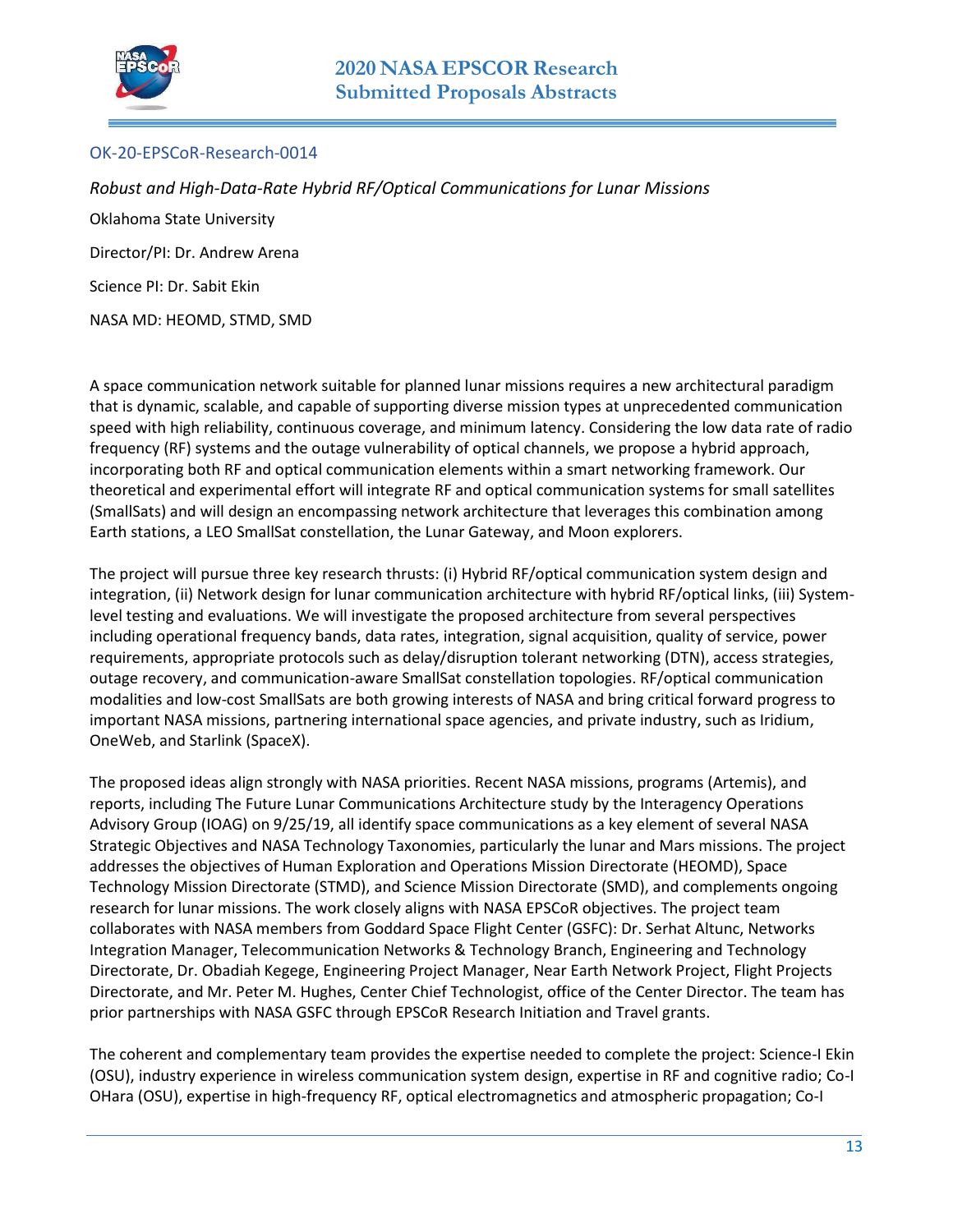

### **2020 NASA EPSCOR Research Submitted Proposals Abstracts**

LoPresti (TU), expertise in optical communication and ad-hoc RF/optical networks; Co-I Imran (OU), expertise in network design, smart networks, and machine learning; Co-Is Song and Choi (OSU), expertise in RF transceiver front-end design; and Co-I Jacob (OSU), expertise in control and mechanical design of unmanned and satellite systems. The team members are from Oklahoma's three largest research universities and have an established relationship and track record of collaboration through NASA EPSCoR, NSF, FAA, and USSOCOM projects. The team is committed to initiating Oklahoma's first CubeSat program, providing an unparalleled opportunity for STEM education, and developing cutting-edge research and technology related to the states aerospace sector.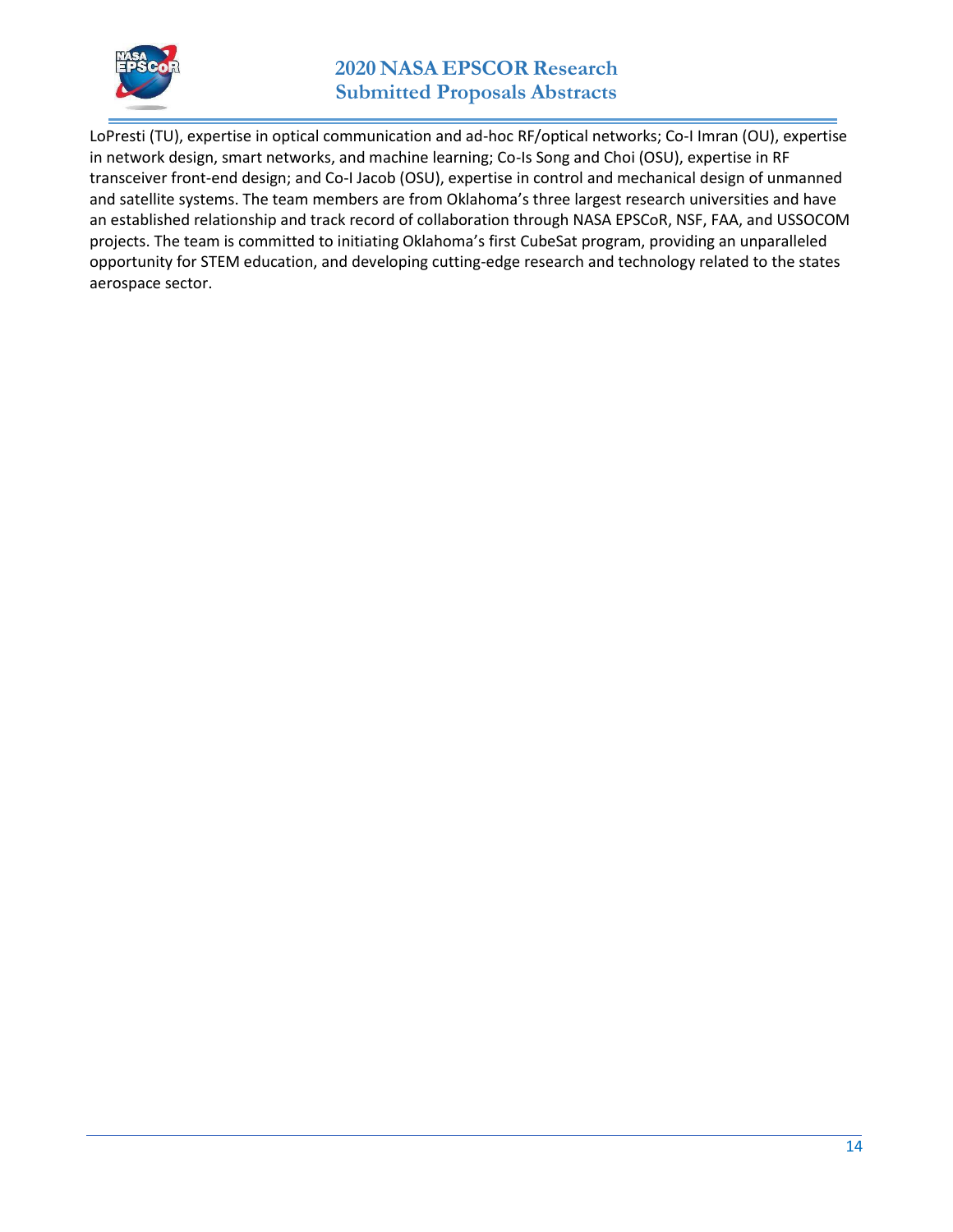

#### <span id="page-14-0"></span>NM-20-EPSCoR-Research-0015

<span id="page-14-1"></span>*Next Generation Additive Manufacturing for Space Applications*  New Mexico State University Director/PI: Dr. Paulo Oemig Science PI: Dr. Igor Sevostianov NASA MD: STMD

This collaborative research effort focuses on the development of a methodology for quality control and optimization of processing parameters for Additive Manufacturing (AM) technological processes. The main application of the expected outcomes is developing a design-in-manufacturing methodology to produce structural parts in the conditions when processing parameters have to be adjusted during printing. This application is of particular interest to NASA Space Technology Mission Directorate (STMD) for developing materials repurposing technology crucial for 3D-printing in space [2].

The project is strongly supported by NASAs Johnson Space Center, The Ames Research Center and White Sands Test Facility. The research is aligned with the following Technology areas indicated in the NASA 2020 Technology Taxonomy: 12.1.1 (Lightweight Structural Materials), 12.2.2 (Design and Certification Methods), 12.4.1 (Manufacturing Processes), 12.4.2 (Intelligent Integrated manufacturing), and 12.4.5 (Nondestructive Evaluation and Sensors).

The ultimate goal of our project is to propose a novel methodology that integrates measurement techniques (e.g. in-situ sensing modalities) and material characterization (e.g. ex-situ material evaluation) with the optimization of AM processing parameters. Our research will focus on printing specimens from titanium and aluminum alloys and functionally graded materials using the Directed Energy Deposition (DED) method. Initial input parameters will be used for manufacturing the first set of specimens; the manufacturing process will be monitored using in-situ sensors (infrared, optical, and acoustic sensors). The printed specimens will be tested using ex-situ testing (X-ray computed tomography, electrical impedance, and ultrasound testing) and microscopy before being subjected to destructive mechanical tests. Information about a specimens microstructure and material properties will be used to develop and verify/validate the micromechanical model and Auditory Convolutional Neural Network. These two models will be used for optimization of the processing parameters. The flowchart of the proposed research is presented in Fig. 1. The proposed research will be done by an interdisciplinary team representing three universities from the state of New Mexico: New Mexico State University (NMSU), University of New Mexico (UNM) and New Mexico Institute of Mining and Technology (NMT). The team includes specialists in nondestructive testing and in-situ sensing, materials characterization, control and optimization, and micromechanical modeling.

The proposed research has four technical and three non-technical objectives: Technical objectives

1. Develop and use in-situ sensing modalities for real-time process monitoring.

2. Determine the statistical correlations between microstructural defects, such as pores and microcracks, and processing parameters.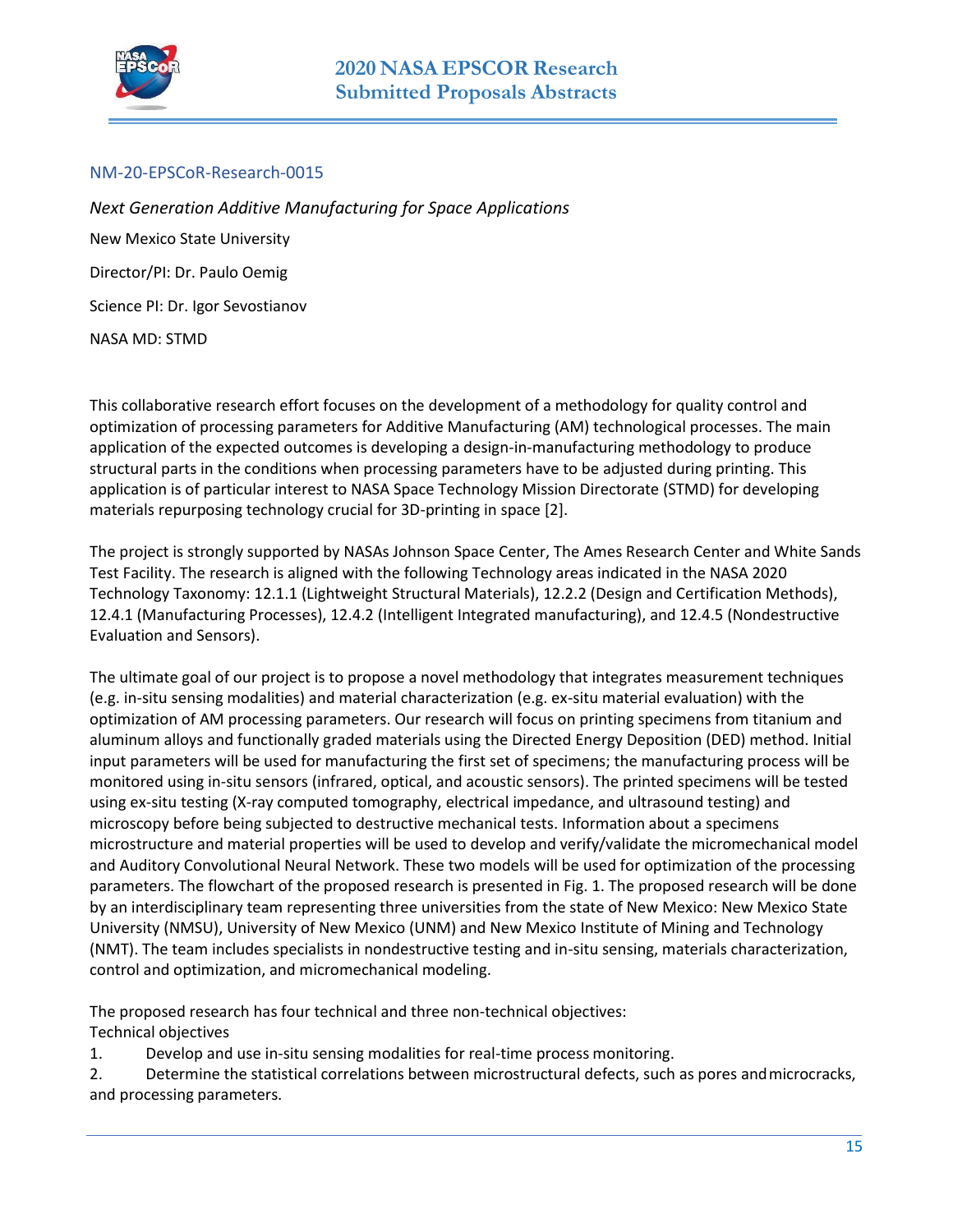

3. Develop a micromechanical model linking processing parameters with the overall properties of 3Dprinted specimens.

4. Develop a real-time control system to modify and optimize the process parameters to minimize the concentration of microstructural defects.

Non-technical objectives

1. Contribute to New Mexico aerospace engineering education and research programs; use these aerospace programs to engage New Mexico K-12 students in STEM disciplines.

2. Develop a statewide Research Center in Advanced Manufacturing and related areas such as verification and validation (V&V), modeling and simulation, damage prognosis and prevention. The Advanced Manufacturing research area and the aforementioned Research Center will be a primary focus for Workforce Development Programs.

3. Develop collaborations with aerospace industry and relevant NASA Centers, enhancing prospects for future nationally competitive research (see supporting letters).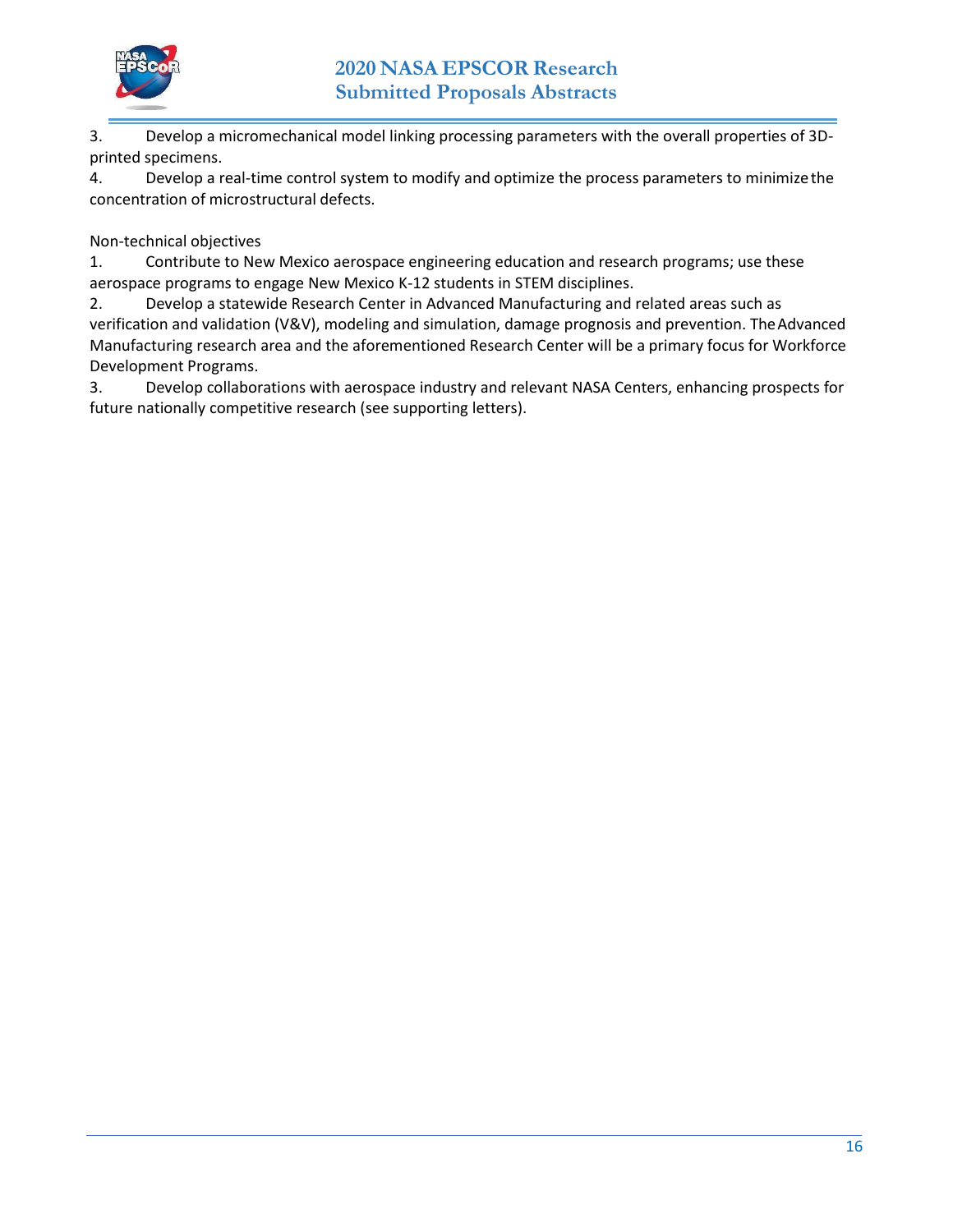

### <span id="page-16-0"></span>LA-20-EPSCoR-Research-0016

<span id="page-16-1"></span>*Satellite-Assisted Forecasting Environment for Improving Oyster Safety (SAFE Oyster)*  Louisiana State University Director/PI: Dr. T. Gregory Guzik Science PI: Dr. Zhiqiang Deng NASA MD: SMD

The purpose of this project is to develop and demonstrate innovative technologies to automatically transfer, sustainably use, and interactively visualize NASA satellite remote sensing products for intelligently forecasting oyster safety risks, protecting public health, and promoting economic (particularly oyster industry) development in Louisiana and beyond.

Remote sensing is the only technology that can be used today to monitor large remote areas like oyster harvesting waters. A key barrier to the adoption and sustained use of remote sensing products in oyster safety monitoring and decision-making is the lack of experienced users and/or integrated systems that could work automatically. To overcome this barrier, the overall goal of this project is to investigate and develop products, which will advance the utility of NASA satellite remote sensing assets in improving oyster safety and protecting public health to achieve a paradigm shift in oyster safety management from the current post-outbreak response to a satellite-assisted forecasting model. This effort is directly related to the NASA Science Mission Directorate Earth System Division to understand the response of the Earth system to disasters as well as to further the use of Earth system science research to inform decisions and provide benefits to society. Further, this project will make a significant contribution to the economic development of Louisiana by reducing costly oyster ground closures and oyster recalls and thereby increasing oyster production.

To achieve the project goal, the following research objectives will be addressed: (1) Convert NASA satellite remote sensing images to parameters indicating the environmental health of oyster harvesting waters; (2) Create models incorporating the remote sensing parameters to forecast the oyster safety risk level; and (3) Develop tools for automating the conversion, transfer, and sustained use of NASA satellite remote sensing data for assessing oyster safety and public health risk. These objectives motivate the development of a Satellite-Assisted Forecasting Environment, called SAFE Oyster (an automated decision support system), for monitoring environmental indicators of potential oyster safety threats, informing decisions on oyster safety and public health, and enabling the automated transfer and sustained use of NASAs archive of Earth observations.

Development and validation of individual components of the SAFE Oyster system constitutes the specific tasks of this project: Task 1: Satellite-Assisted Monitoring of Environmental Predictors for Oyster Safety; Task 2: Forecasting of Oyster Norovirus Outbreak Risk; Task 3: Forecasting of Vibrio Prevalence Risk; Task 4: Field Sampling and Laboratory Analysis for Validation of Model Forecasts; Task 5: Quantitative Risk Assessment of Norovirus and Vibrio Threshold Infectivity Limits; Task 6: Development of Web-Enabled GIS Interface for SAFE Oyster System; Task 7: Development of Cyberinfrastructure and Mobile App for SAFE Oyster System.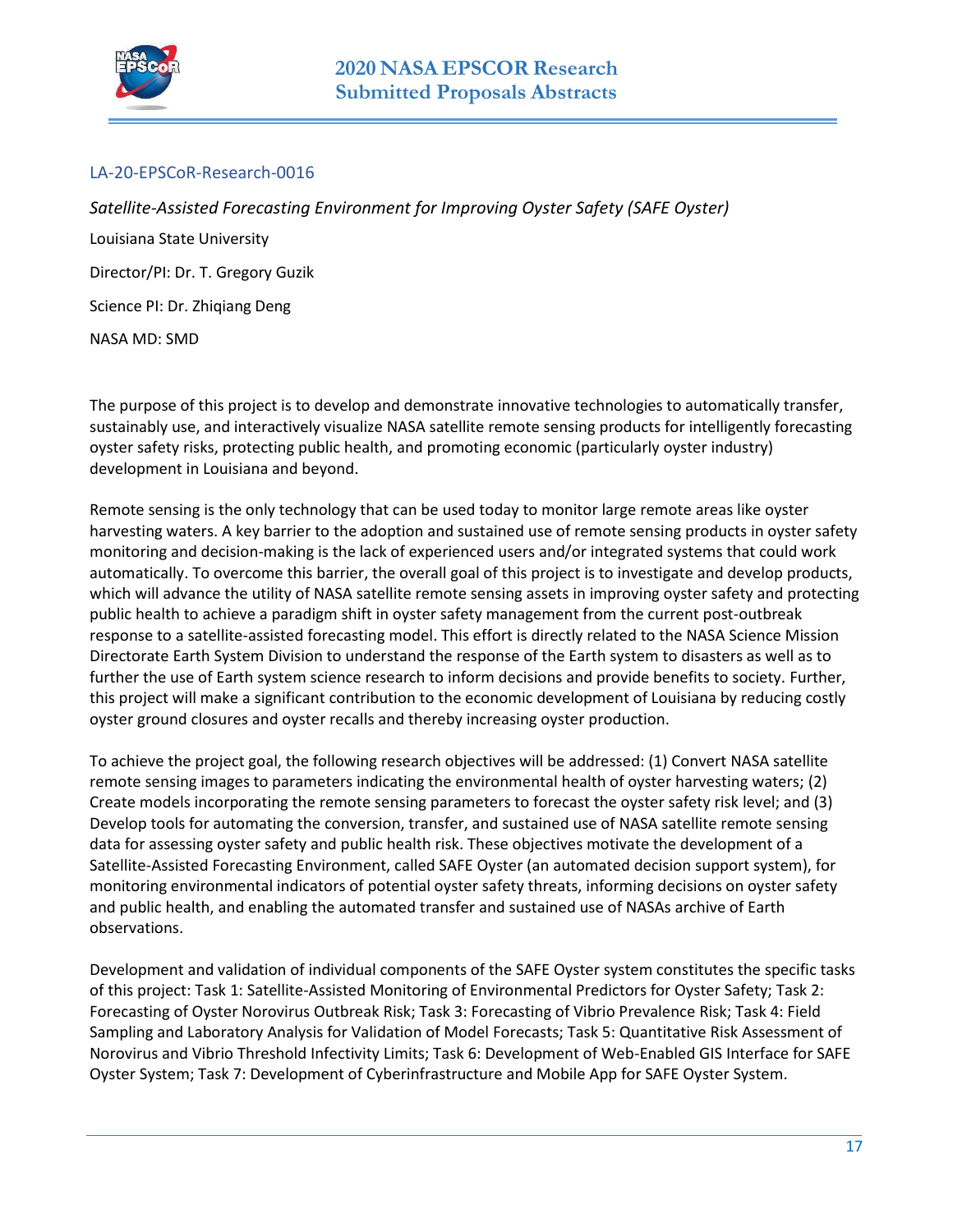

This project will be undertaken by an interdisciplinary team of researchers from Louisiana State University, Louisiana Tech University, Louisiana State University Health Science Center, and Southern University. The project will focus on Louisiana oyster harvesting areas along the U.S. Gulf of Mexico coast and synergistically combine AI-based modeling tools, geospatial mapping technologies, epidemiological investigations, field sampling and laboratory analyses, and NASA satellite remote sensing products within a cyberinfrastructure framework.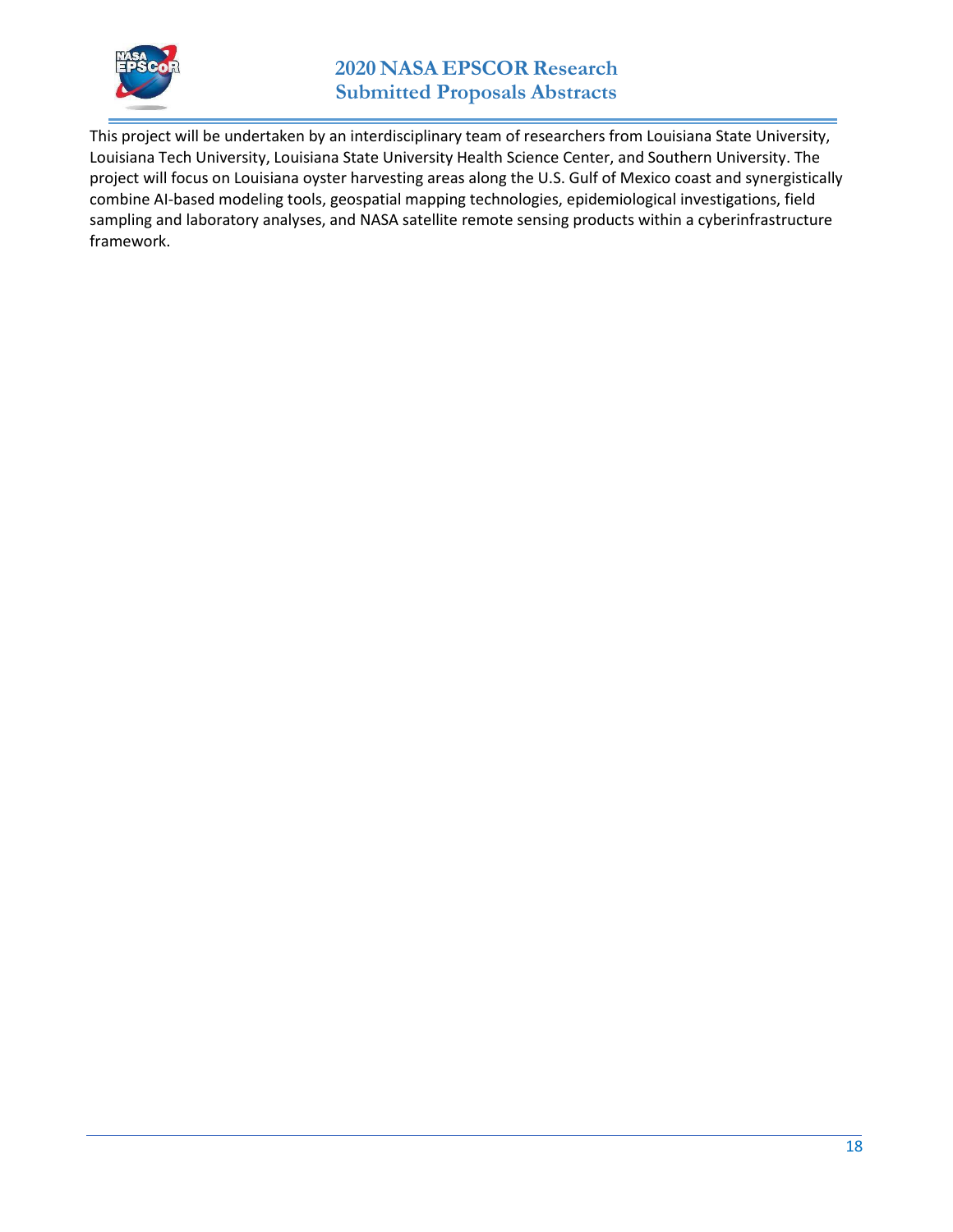

### <span id="page-18-0"></span>KS-20-EPSCoR-Research-0017

<span id="page-18-1"></span>*Artificial Intelligence Assisted Spacecraft Trajectory Optimization and Planning*  Wichita State University Director/PI: Dr. Leonard Miller Science PI: Dr. Atri Dutta NASA MD: STMD

Alignment with NASA: The proposed research efforts align with the objectives of NASA Space Technology Mission Directorate (STMD). Specifically, the proposal aims to develop collaborations with the Mission Architecture and Analysis Branch of NASA Glenn Research Center, and with the Outer Planet Mission Analysis group of Jet Propulsion Laboratory.

Proposal Area: Astrodynamics, low-thrust trajectory optimization, machine learning, intelligent control

Motivation: Spacecraft trajectory optimization is a critical aspect of space mission analysis. In recent years, there has been an increased interest within NASA in applying machine-learning algorithms to improve the performance of trajectory optimization solvers. Optimization of trajectories for spacecraft employing solarelectric propulsion is a challenging problem because it requires the solution of a nonlinear, non-convex mathematical programming problem. This problem is even more complicated when the spacecraft is located close to a planetary body. First, the low-thrust propulsion system provides a small acceleration relative to the local gravitational acceleration, making the transfer long and complex. Second, the presence of the planets shadow prohibits thrust generation by electric thrusters, thereby making the transfer multi-phase. Third, gravitationally trapped radiation degrades the spacecraft solar array that powers the electric thrusters.

Proposal: The proposed research considers the development of a new, machine-learning assisted optimization tool for on-ground mission design. The automated, fast and robust nature of the proposed methodology makes the tool suitable for onboard implementation as well. The architecture of the proposed software allows for sequential progression of fidelity by incorporating increasingly rigorous force models at different levels of trajectory optimization; this facilitates the improvement of lower-fidelity solutions, while simultaneously managing the computational complexity of the underlying problem in an automated manner. Proposed modular architecture allows for application of the proposed software in two different settings, such as preliminary mission analysis by ground personnel and onboard mission planning. The overall trajectory design is modelled as a two-level process, with the low-level trajectory optimization phase, and a high-level planning that allows for the application of machine learning techniques to trajectory optimization.

The proposal considers the following innovations: using dynamical coordinates in trajectory optimization, a modified state observer to estimate unmodeled acceleration, and the use of an artificial neural network for adaptive tuning of planning variables. Additionally, in the context of onboard implementation, we consider data driven updates of the neural networks based on information obtained for sensors. The proposed project will also consider the addition of atmospheric drag models for analysis of aero-capture and atmospheric entry.

Team: The team has the following expertise required for the research. Sc-I Atri Dutta has expertise in astrodynamics and spacecraft trajectory optimization, Co-I/Institutional PI Arslan Munir (Computer Science,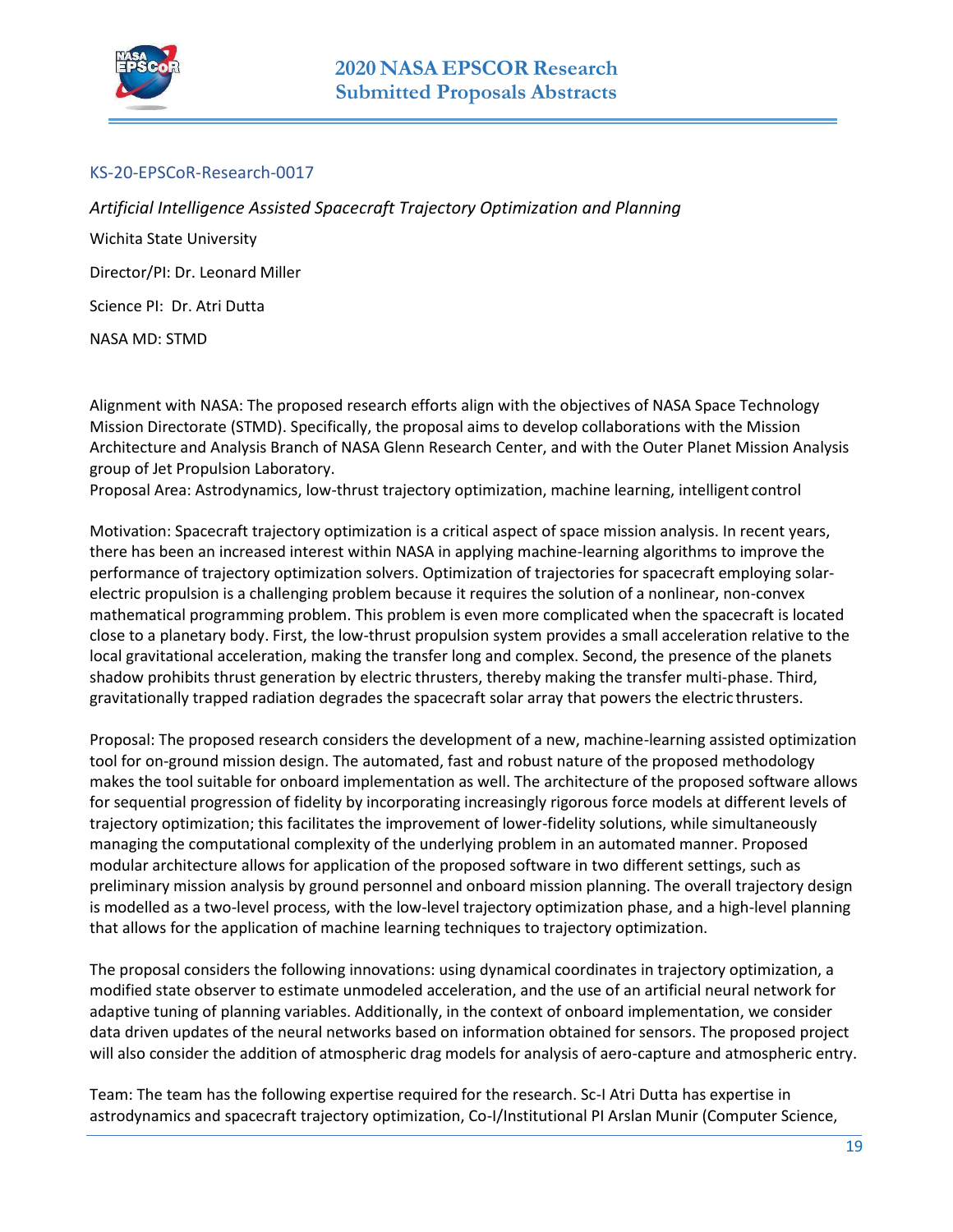

Kansas State University) has expertise in artificial intelligence and dynamic data driven applications, Co-I James Steck (Aerospace Engineering, WSU) has expertise in intelligent control systems, and Co-I/Institutional PI Craig McLaughlin (Aerospace Engineering, University of Kansas) has expertise in orbit determination and atmospheric drag models. The proposed research efforts will be complemented by educational efforts that focus on student training, engaging K-12 students in astronautics, and dissemination through public outreach events.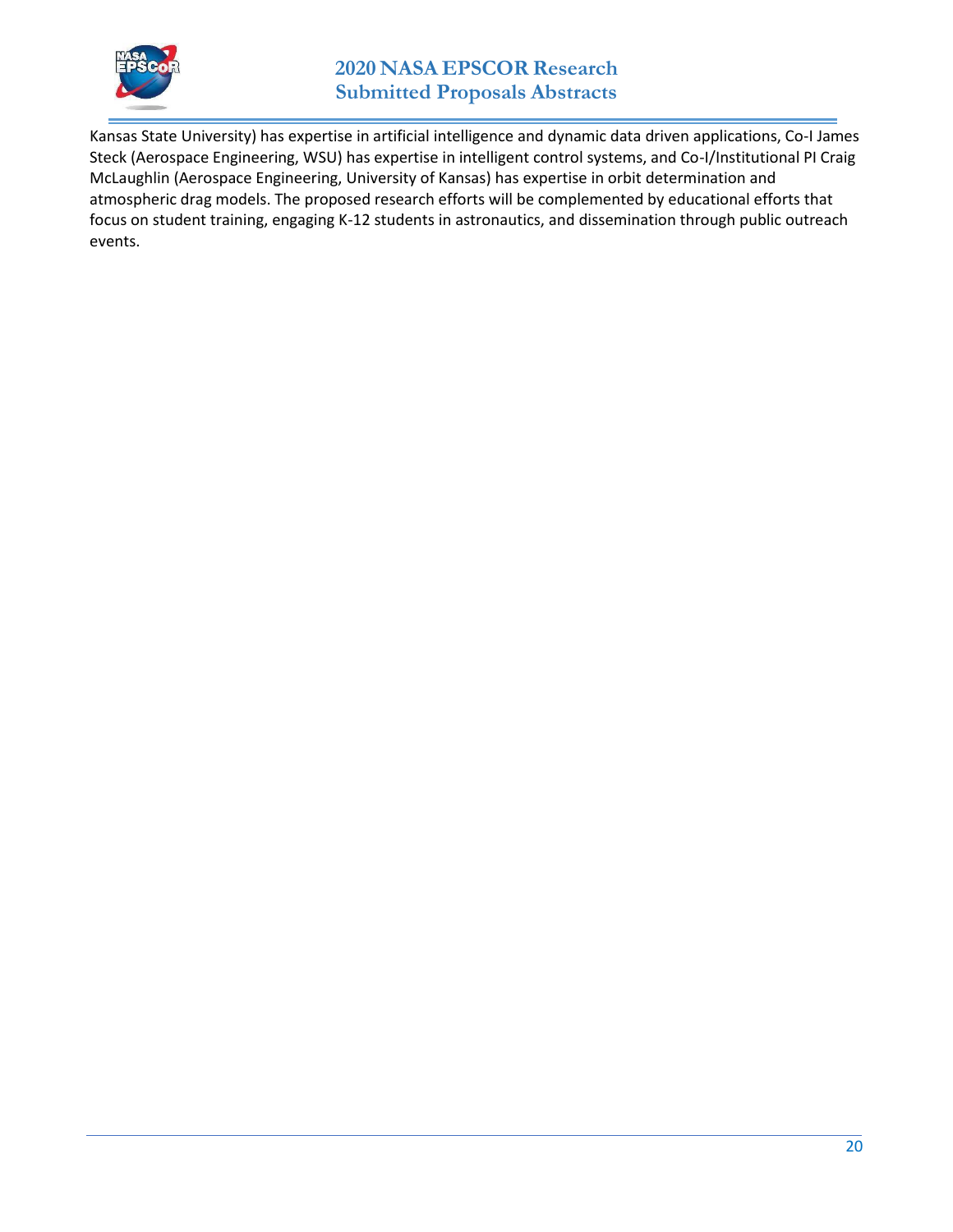

### <span id="page-20-0"></span>WV-20-EPSCoR-Research-0020

<span id="page-20-1"></span>*3D Printable Soft Actuators with embedded Smart Sensors for Extraterrestrial Applications*  West Virginia University Director/PI: Dr. Majid Jaridi Science PI: Dr. Konstantinos Sierros NASA MD: STMD, SMD

In this work we are proposing to set a novel paradigm for the design and manufacturing of smart soft robotic actuators for space applications. Space is an unknown and challenging environment that represents hard constrained design and manufacturing challenges. Current efforts to address them are based on preset mechanical compliance and biomimetic designs which are not highly effective for addressing open-ended design and manufacturing questions in space.

Instead, we propose to remove such hard design constraints and manufacturing challenges by focusing on smart building blocks. We introduce PneuHinge (pneumatically activated hinge); a space-compatible silicone building block that exhibits pre-programmed stiffness and embedded tactile and temperature sensing capabilities. We are using tessellations (e.g. Origami) as versatile design platforms to achieve various soft actuator designs/geometries that are able to perform various actions when pneumatically actuated. The PneuHinge blocks are seamlessly assembled, to match the respective tessellation, using a novel additive manufacturing method based on microreactor enabled direct ink writing (multimaterial and single nozzle) that we will develop in this work. The advantages of our manufacturing approach, compared to traditional soft robot manufacturing (i.e. casting), include design freedom, no tooling, and more importantly the ability to tune the stiffness of the silicone matrix using particulate phases produced on the fly as well as embedding sensing capabilities in one step.

We have four main aims for this project:

- (i) Formulation and characterization of space-compatible silicones for 3D printing.
- (ii) Printing and characterization of embedded sensors.
- (iii) Development of microreactor-enabled single nozzle multimaterial printer.
- (iv) Demonstration of a PneuHinge-enabled soft smart robotic tool.

At the end of the project we expect to demonstrate a PneuHinge enabled soft smart tool that will be based on the Yoshimura origami pattern and will be able to perform gripping, grasping, and grappling actions while exhibiting tactile and temperature sensing capabilities. In addition, we will be demonstrating a prototype microreactor-enabled direct ink writing system (3D printer) that is multimaterial, single nozzle, and produces nano/micromaterials on demand.

Finally, we are a very competitive research and development team from West Virginia University, Oregon State University, NASA Langley Research Center, and NASA Marshall Space Flight Center. This team of experts will work closely and in a highly collaborative fashion and will interact at every stage of the project to ensure successful completion.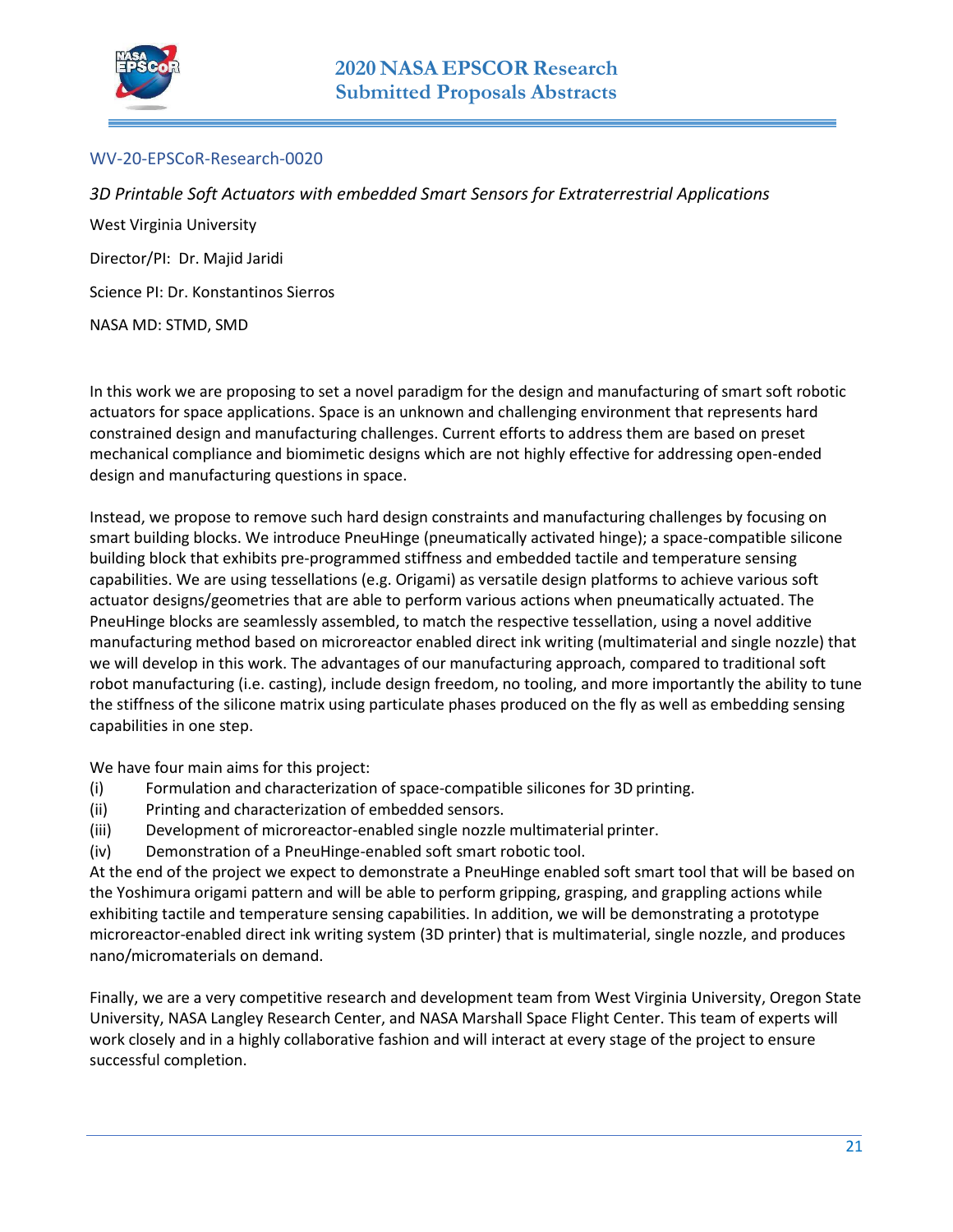

### <span id="page-21-0"></span>IA-20-EPSCoR-Research-0021

<span id="page-21-1"></span>*Research Capacity Building Program In Iowa: Developing New High Energy Density Extremely Safe All Solid State Lithium-Sulfur Batteries* 

Iowa State University, Ames

Director/PI: Mr. Tomas Gonzalez-Torres

Science PI: Dr. Steve W. Martin

NASA MD: STMD

Key Central Objectives: The Sc-I, Dr. Steve W. Martin, proposes to use NASA EPSCoR funding to develop a sustainable research program in the State of Iowa that will conduct new research on developing new All Solid State Lithium-Sulfur Battery (ASSLSB) materials, chemistries, and architectures that will help NASA meet critical battery requirements in manned and unmanned space exploration missions. This sustainable research program will build upon the research strengths at ISU in developing new materials for Lithium Batteries (LBs). To build research capacity at ISU, we propose a program to address the problem most urgent to NASA in meeting the high-power densities required for mission goals. This will be achieved by enabling high-energydensity sulfur cathode materials in combination with lithium metal (LM) anodes, separated by a high Li+ ion conductivity and electrochemically and thermally stable glassy solid electrolyte (GSE). This proposal aligns with the Space Technology Mission Directorate, focused in Battery and Materials science.

Concise Statement of Methods: Specifically, we will develop entirely new mixed oxy-sulfide-nitride (MOSN) GSEs that Sc-I Martin has shown optimally combine the low cost and chemical, thermal, and mechanical stability of oxide GSEs; the high Li+ ion conductivity of sulfide GSEs; and the high electrochemical stability of nitride GSEs. We propose to use these MOSN GSEs to create new high-energy-density LM anode and sulfur cathode ASSLSBs that will exceed NASAs requirements by achieving expected energy and power densities (cell level) of 900 Wh/kg, 800 Wh/l, and 5 kW/m3, respectively. The proposed research has four objectives: (1) to form the first ever thin-film (microns) mixed glass former (MGF) MOSN GSEs; (2) to create a new Li2S-based nanocomposite cathode (LSNCC); (3) to form a new Ni/Cu nanowire current collectors (NCNWCC) for a LM anode; and (4) to assemble and test cells made from the GSE, LSNCC, and the NCNWCC/LM anode.

In objective 1, we will optimize the MGF MOSN GSEs for improved battery performance, stability in contact with LM and high, > 0.1 mS/cm at 25 C, Li+ ion conductivity and strong resistance to crystallization. These optimized MGF MOSN GSEs will then be melted and cast into 30 cm long x 5 cm wide x 0.5 microns thick preforms from which thin, 20-50 microns, and long, 5m, ribbons will be drawn.

In objective 2, we will use electrochemical deposition techniques to develop NCNWCCs that are optimized to plate and strip planar LM without forming dendrites and at an aereal capacity of >10 mAh/cm^2.

In objective 3, we will use nano-precipitation techniques to prepare LCNCCs that in conjunction with our MGF MOSN GSEs are optimized to completely solve the polysulfide shuttle problem and enable Li2S to be used as both a source of Li so that the cells can be safely assembled at low cost and as a high capacity sulfur cathode material. In objective 4, we will assemble symmetric, asymmetric, and full cells of ASSLSBs to evaluate and then optimize the performance of the ASSLSBs to meet and exceed the aggressive NASA requirements for energy density, power density, cycle life and safety.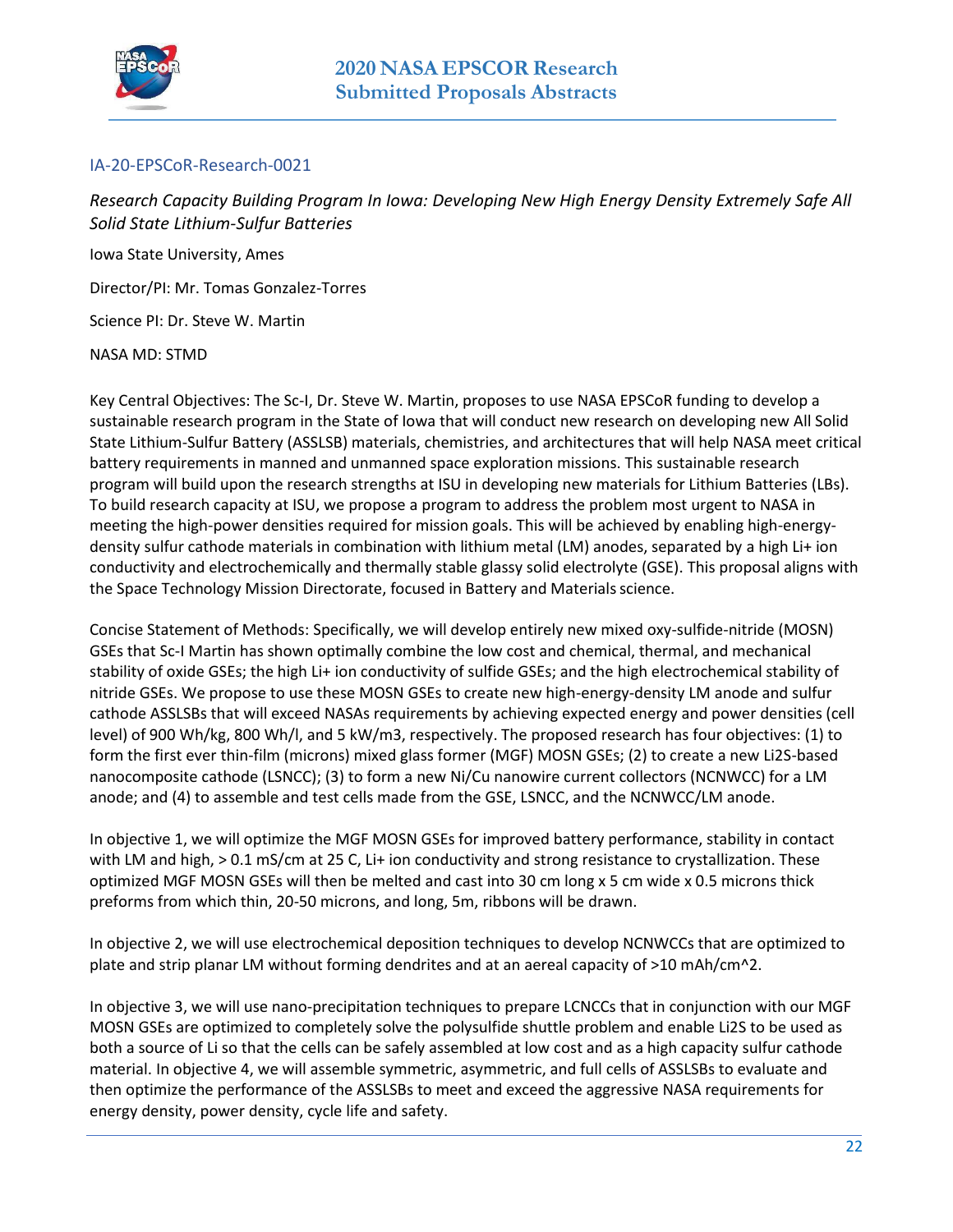

### **2020 NASA EPSCOR Research Submitted Proposals Abstracts**

Statement of Perceived Significance: The success of planned and future NASA missions critically depends upon the use of portable energy sources, such as batteries. As the goals of these missions increase in complexity and duration, so do the demands for greater battery energy and power densities. This project will develop new ASSLSBs that will meet and exceed NASA mission requirements. The proposed ASSLSBs will create a new paradigm of performance and safety that will not only be mission enabling for specific planned Venus and Mars missions for extravehicular activities and rovers, they will also foster new battery systems that will significantly enhance the performance of LBs for nearly all terrestrial portable energy needs and applications.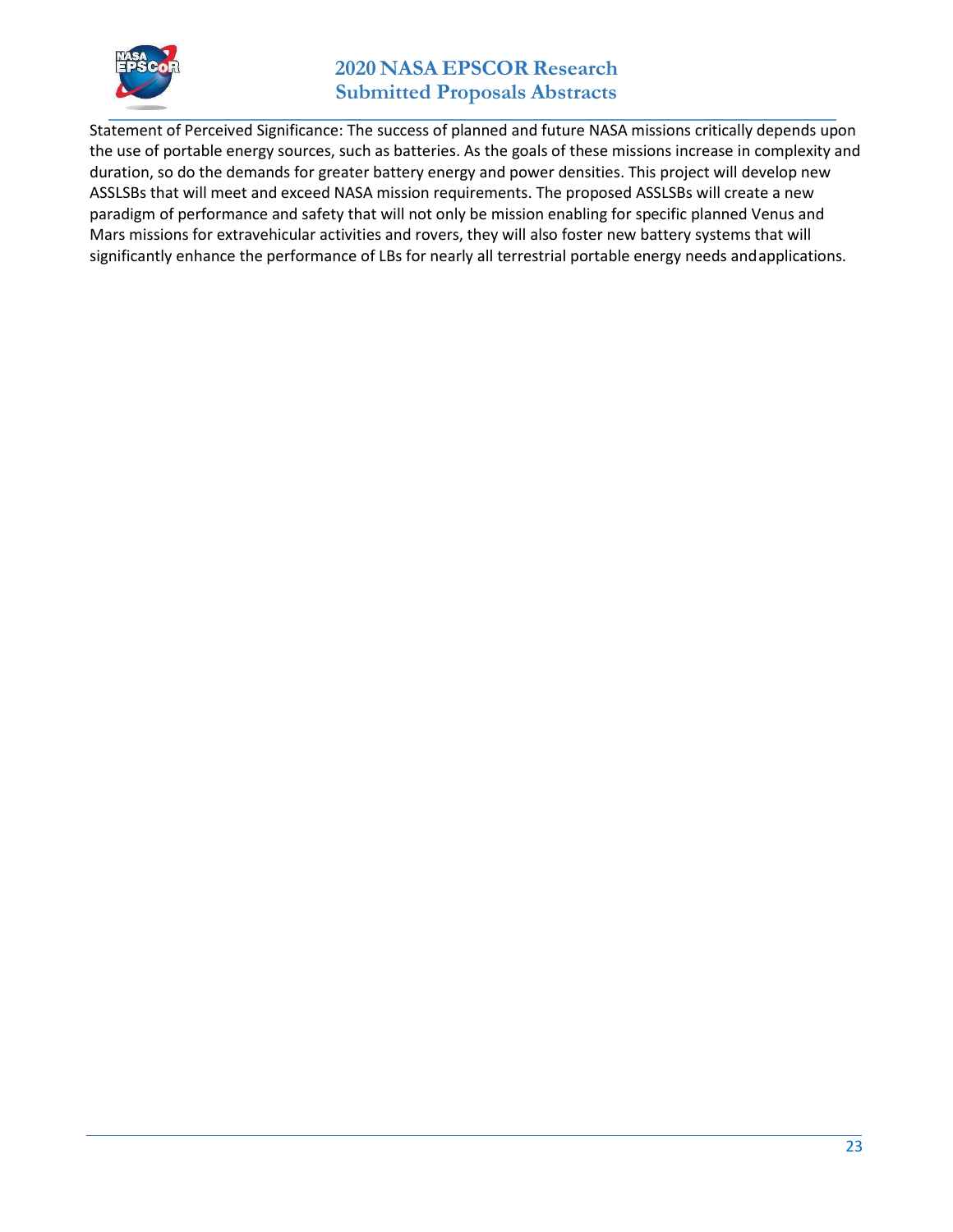

### <span id="page-23-0"></span>DE-20-EPSCoR-Research-0024

<span id="page-23-1"></span>*NASA EPSCoR Research Project: Building a Competitive and Sustainable Delaware Remote Sensing Big Data Center for Cutting-Edge Coastal and Environmental Change Research and Workforce Development* 

University of Delaware

Director/PI: Dr. William Matthaeus

Science PI: Dr. Cathy Wu

NASA MD: STMD

Environmental change and coastal sea level rise pose new challenges. Large-scale variability (global environmental change) and mesoscale processes (such as regional sea level rise and eddies close to the continental shelf) influence coastal ecosystems and adversely affect water supply and quality, with consequences for coastal communities and population across Delaware. To address these issues requires state-of-the-art information of how the coastal ocean responds to large- and mesoscale variability. Remote sensing is one of the most powerful tools for improving understanding of the coastal ocean and land-aquatic interface. Meanwhile, advanced computational methods and data infrastructure are essential to identify patterns, detect trends, and derive actionable knowledge from the complex and massive remote sensing data.

Delaware is the most instrumented State in the U.S. for collecting weather, climate and ocean remote sensing data. Delaware's size and connectivity make it an ideal laboratory as a national model for remote sensing big data center for cutting-edge coastal and environmental change research. We have conducted multiple exploratory studies that demonstrate the importance of remote sensing data for understanding environmental variations. The University of Delaware (UD) is developing the next-generation computational and data science cyberinfrastructure through the Data Science Institute, including a new NSF MRI grant to implement an advanced high-performance computing and data system for transformative research and training. This project will leverage UDs expertise and infrastructure to develop the Delaware Remote Sensing Big Data Center and support research initiatives that will address critical environmental issues, bringing broad social, educational and economic benefits to Delaware and the Nation.

General Goals: (1) align with NASA EPSCoR goals to build competitive and sustainable remote sensing big data infrastructure for climate and environmental research, (2) enhance the competitive research and technology for aerospace related Ocean/Earth sciences, (3) address State needs, (4) foster interdisciplinary research, inspiring and training postdocs, graduate and undergraduate students for the future workforce, and (5) promote research excellence with partnerships between university and NASA scientists, government agencies, the private sector, and small businesses.

Specific Objectives: (1) develop real-time remote sensing big data center for environmental change research and for aquatic-terrestrial environments across the coast of Delaware, (2) carry out advanced research in: (a) coastal ocean and sea level response to environmental change, (b) remote sensing of hydrological, coastal resources, wetlands and land resources including coastal carbon (terrestrial-aquatic) and soil moisture, and (3) further develop machine learning/deep learning analyses, data fusion, semantic computing, image modeling and visual analytics through remote sensing research results and knowledge visualization.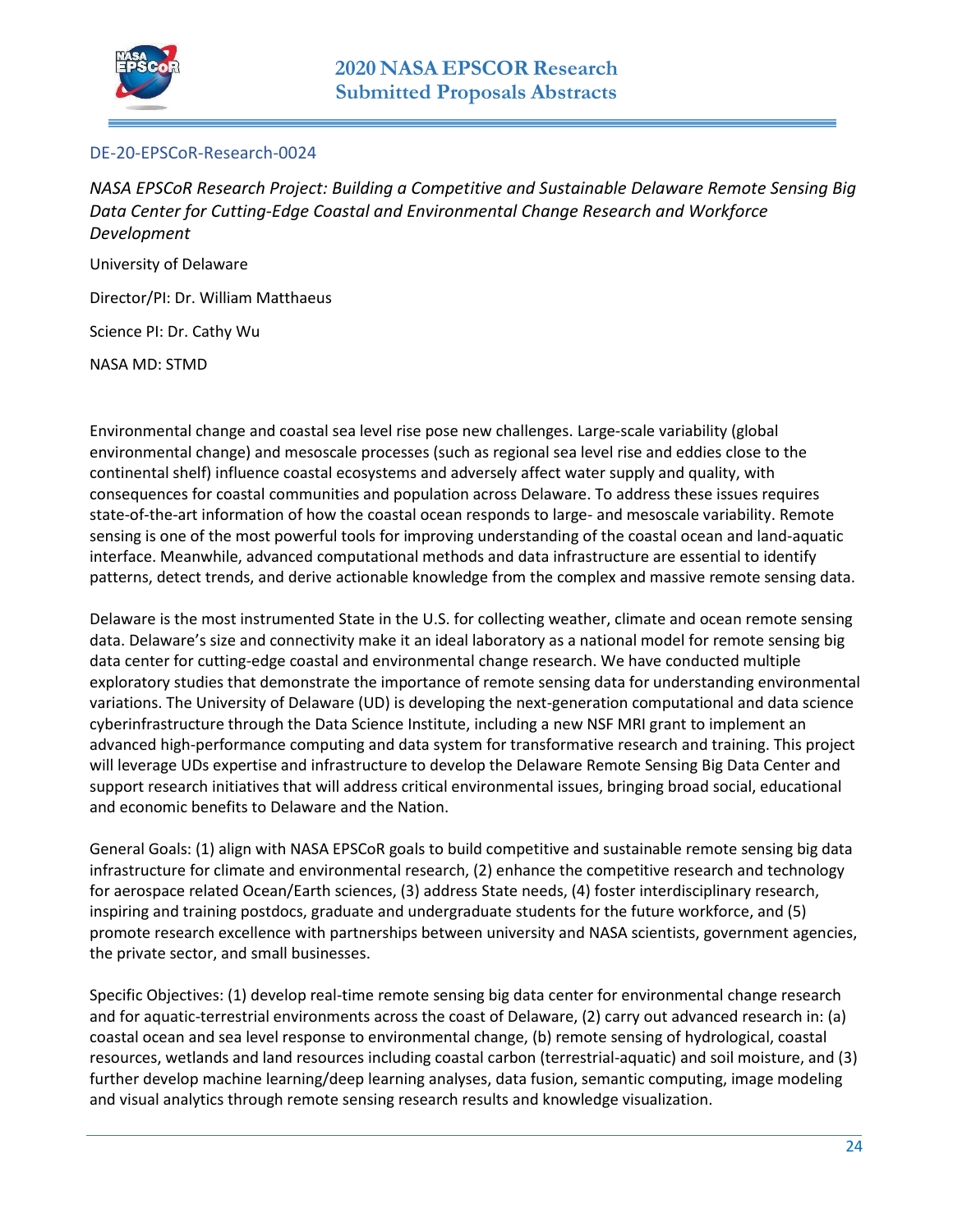

Merits and Impacts: The project will promote multidisciplinary research collaborations and data-driven discoveries on environmental changes, allowing scientists to measure effects of environmental change and the pulse of ecosystems in Delaware, diagnose problems, and prescribe the courses of action. To positively impact policy making, we will convert the large amounts of technical data into useful visual information for the public and decision-makers. In addition to infrastructure and research, this project will contribute to STEM workforce development by training new scientists: supporting and inspiring postdoctoral scientists and graduate and undergraduate students, and sparking their interest in NASA related research. We expect that this project will enhance the security and environmental quality of Delaware, making the State more attractive to residents, businesses and tourists, and ultimately improving the State economy.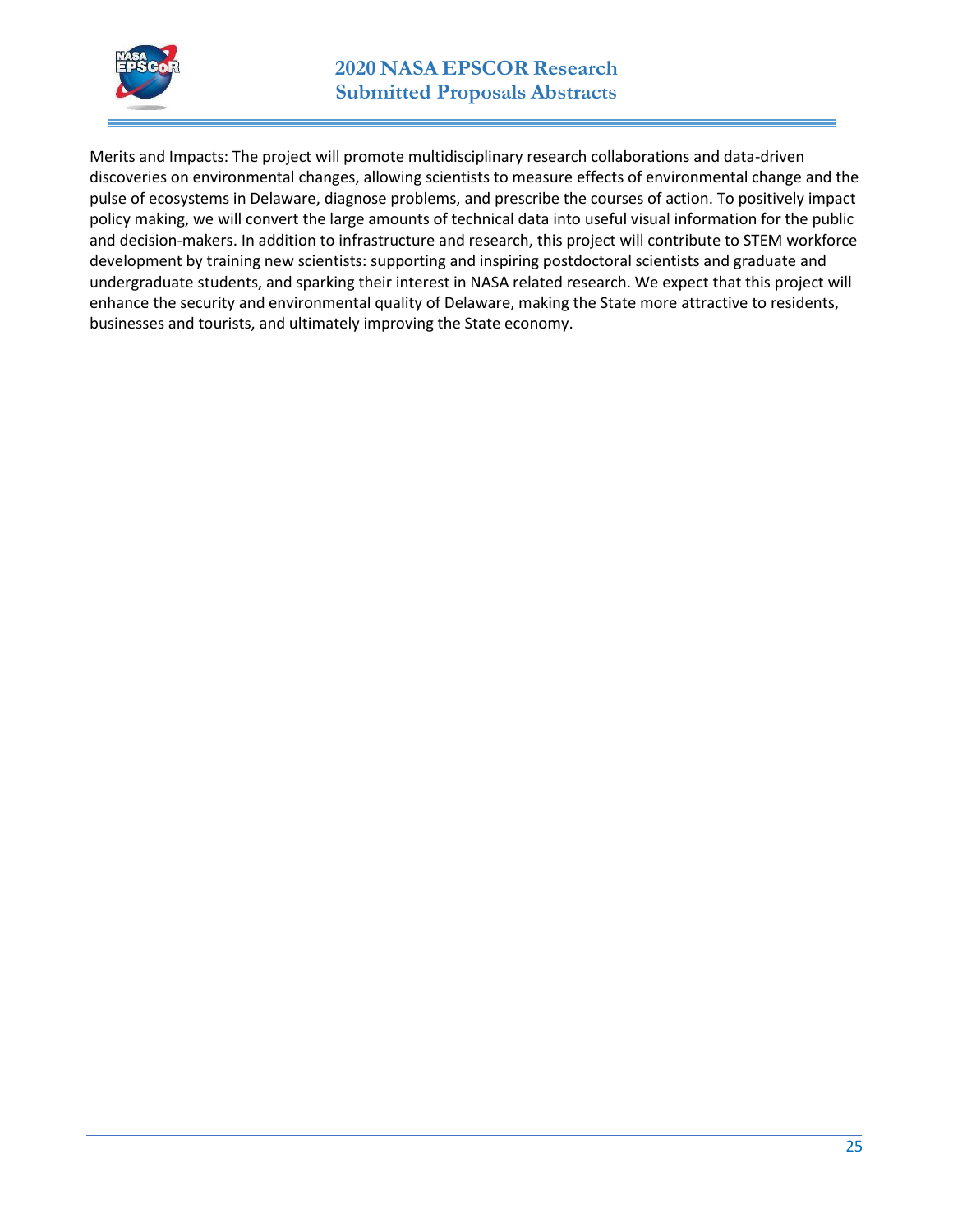

### <span id="page-25-0"></span>NV-20-EPSCoR-Research-0026

<span id="page-25-1"></span>*Self-Adaptive Lubricants for Extreme Space Mechanism Applications*  Desert Research Institute Director/PI: Dr. Lynn Fenstermaker Science PI: Dr. Pradeep Menezes NASA MD: STMD, SMD

The research goal is to develop self-adaptive lubricant coatings for moving mechanical assemblies (MMAs), such as bearings, bushings, and gears, operating in extreme conditions. The successful operation of MMAs critically depends on adequate lubrication. Improper lubrication can lead to MMAs and overall mission failure. From Moon to Mars, surface conditions have wide temperature and atmospheric ranges. For example, the Moon has a very thin and tenuous atmosphere, where temperature varies from -232°C to 122°C. On Mars, the temperature can vary from -140°C to 30°C with high pressure up to 610 Pa, a carbon dioxide environment and a minor amount of water. Both Lunar and Martian atmospheres are harsh and dusty. Extended bearing life and lubrication systems in mechanical systems technology are desirable for long-duration Moon and Mars missions.

The proposed research will support NASA missions by developing a self-adaptive solid lubricant coating that can provide adequate lubrication in both cryogenic and extreme environments. We hypothesize that taking advantage of preferential phase transformations that self-adaptive capability with improved performance for lubrication in the ceramic matrix can be achieved. It is expected that by controlling phase transformations by engineering the crystal chemistry and composition, we can engineer the lubrication performance of ceramic coatings over a wide temperature range. To address the various technical challenges associated with the development of the self-adaptive lubricating system, we have two research thrusts: A) Technology and Experimental Validation; and B) Modeling and Analytics. We also organized Bridge to Graduate School (Thrust C) to develop the workforce and increase student intake and retention in engineering for mission success.

Through these thrusts, we will develop an experimentally validated approach as a viable lubrication technology to enable long-life MMAs, and will train students to become sophisticated, educated workers in aerospace, defense, and materials and manufacturing. This proposal will address the key factors for developing selfadaptive lubrication technology to support NASAs short-, mid-, and long-term missions to the Moon and Mars, thus aligning with NASA and Nevada's strategic plans. To do this, we will pursue the following objectives. (1) Via experiments, develop a self-lubricating composite coating, characterize its microstructure and friction and wear behavior, and test its feasibility for space applications. (2) Via detailed computational modeling, predict the phase formation, and characteristics of phases in terms of crystal structure needed to provide lubrication. Develop modeling and data analysis tools to determine the specific metal dopant that provides easy shearing (layer structure). We will do this using information about the effective cohesive enthalpy of the respective oxides and the structure. (3) Develop a demonstration and educational module about the importance and challenges of materials, design, and manufacturing in NASAs mission to create a skilled workforce.

After materials evaluation in a laboratory setting, testing of the coating will be conducted in NASA Glenns Extreme Environments Chamber. The anticipated outcome is that after reliable correlations between phase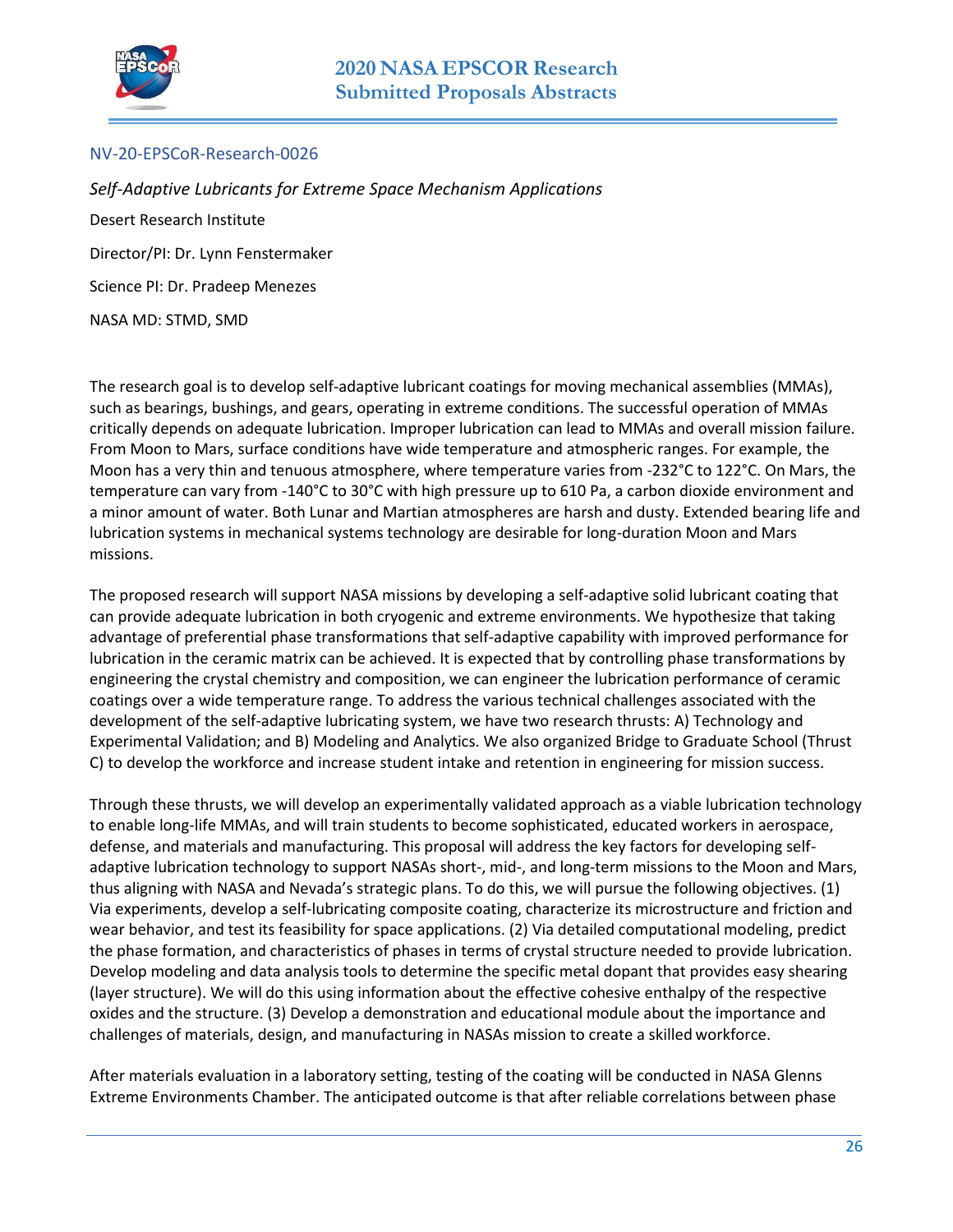

formation in given operating conditions and lubrication performance of the composite coating are established, a new multifunctional, self-adapting lubricating system can be developed for extreme MMA applications. Stakeholder industries have agreed to evaluate the self-lubricating composite technology for commercialization potential.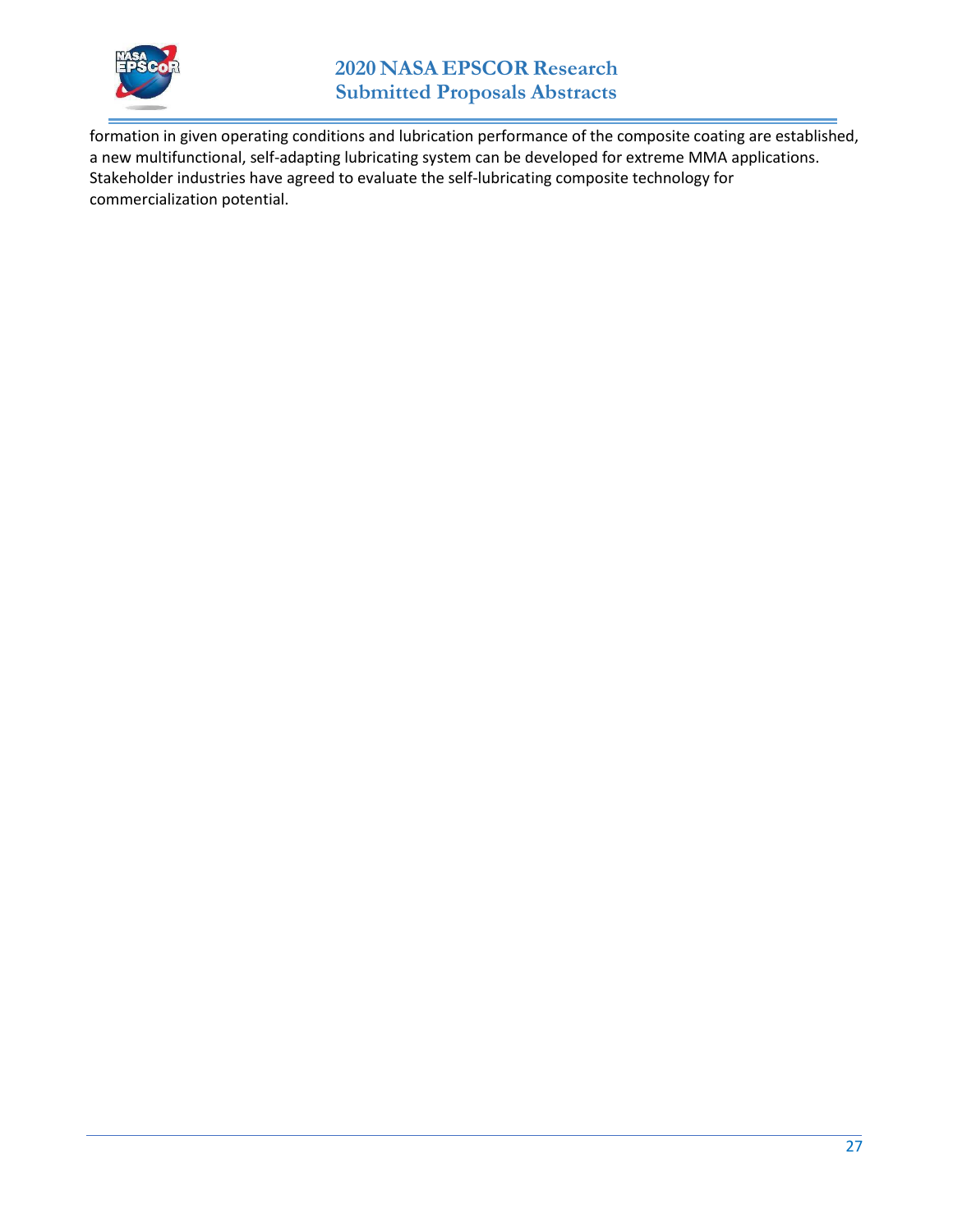

### <span id="page-27-0"></span>ID-20-EPSCoR-Research-0027

<span id="page-27-1"></span>*CryoIdaho: Building Idaho's Cryosphere Research Community through Analysis of Terrain Effects on Snow and Ice Meltwater Fluxes* 

University of Idaho, Moscow

Director/PI: Dr. Matthew Bernards

Science PI: Dr. Ellyn Enderlin

NASA MD: SMD

The seasonal accumulation of snow and melting of snow and ice exert important controls on the hydrology of mountain regions and glacier mass balance. Projections of snow and ice meltwater fluxes in a changing climate require both accurate estimates of snow and ice meltwater fluxes as well as process-based understanding of controls on snow accumulation and snow and ice melt. Snow accumulation and melt vary over a variety of length scales due to variations in terrain (topography, vegetation, roughness, etc.). Large-scale terrain effects can be approximated using empirical parameterizations, but the processes controlling smaller-scale variations in snow accumulation and melt and the influence of these variations on basin-scale meltwater fluxes remain poorly understood. For glacierized regions, our ability to predict meltwater fluxes is further complicated by the complex interplay between surface melting, glacier hydrology, and glacier sliding that can enhance or mitigate glacier mass loss. As such, improved understanding of snow accumulation and melt will advance our understanding of glaciers, and will improve streamflow forecasts for agriculture, flood, and hydropower.

This collaborative project addresses the pressing scientific need reduce uncertainties in estimates of snow and ice meltwater fluxes through interdisciplinary research on snow and ice at Boise State University and the University of Idaho. The project leverages existing observational networks, including NASA SnowEx and USGS Benchmark Glacier programs, extends in situ and remotely sensed observations, and incorporates models to explore interactions between snow and underlying terrain. Importantly, the project will seek out processbased understanding of 1) micro-topographic effects on snow accumulation and melt and 2) feedbacks between glacier melt, hydrology, and sliding. The project will also test the performance of empirical and numerical models for mapping seasonal snow and will develop a workflow to optimize in situ observations needed to validate satellite- and model-derived meltwater flux estimates. The project will develop methodologies to use NASA ICESat-2 observations to map seasonal snow in mountain regions spanning a range of terrain characteristics and constrain uncertainties in the data, quantify biases and uncertainties in NASA ITS\_LIVE glacier velocities, and reduce uncertainties in snow and glacier meltwater flux estimates. Thus, the success of this project will result in more accurate and low-cost quantification of seasonal snow and glacier meltwater fluxes using a novel NASA dataset and inform future NASA spaceborne missions with snow and ice applications.

This project will bring together Idaho scientists with expertise in snow and ice geophysics, remote sensing, hydrology, and atmospheric modeling to work across disciplinary boundaries to better directly address the NASA 2017 Earth Science Mission decadal surveys priority to [q]uantify rates of snow accumulation, snowmelt, ice melt, and sublimation from snow and ice worldwide at scales driven by topographic variabilityin order to better predict snow and ice meltwater changes in mountain regions. The project will involve several federal